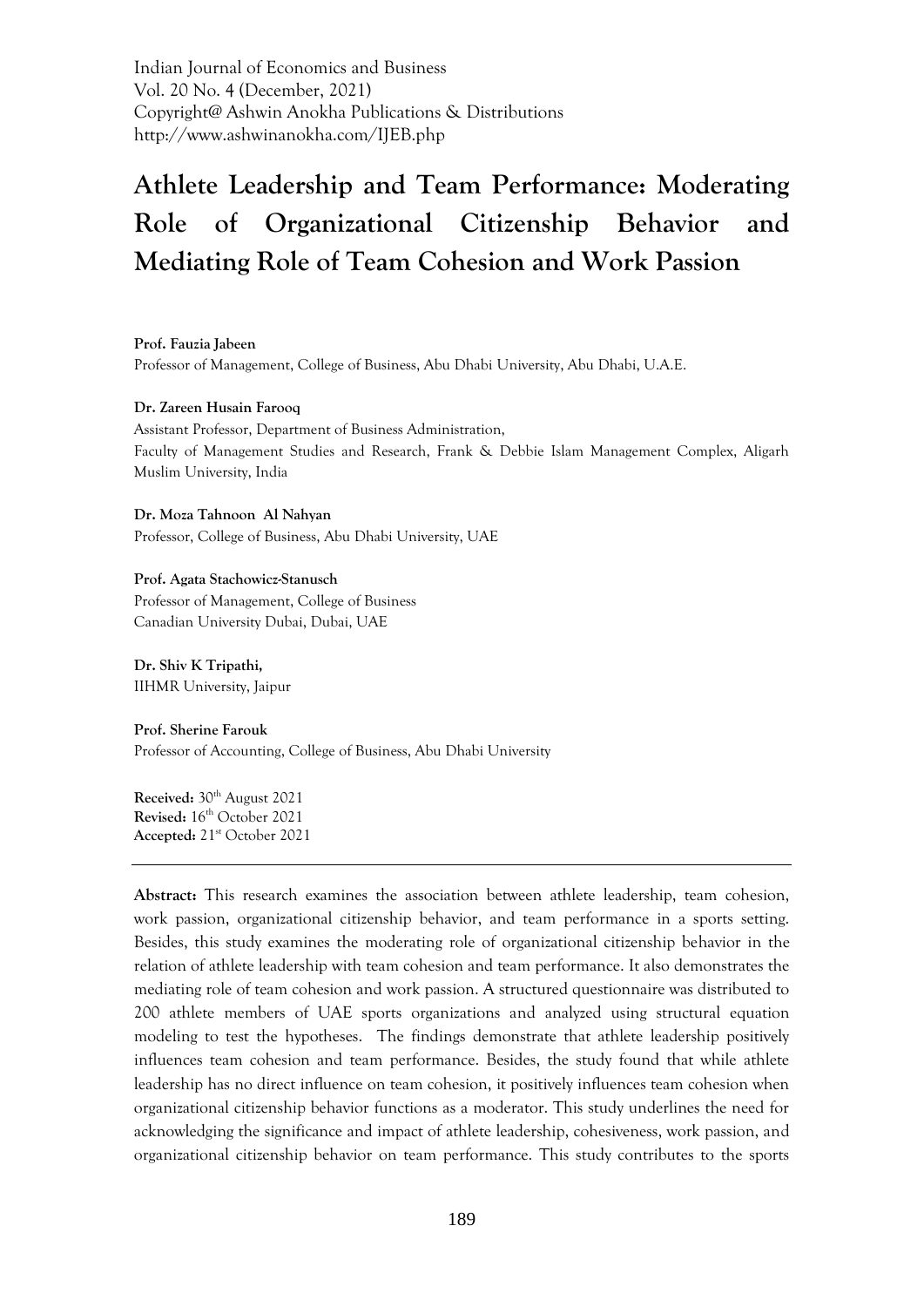literature and can guide sports authorities for improving team performance in an emerging country context.

**Keywords:** Athlete leadership; Team cohesion; Work passion; Organizational citizenship behavior; Team performance; Sports; United Arab Emirates.

\_\_\_\_\_\_\_\_\_\_\_\_\_\_\_\_\_\_\_\_\_\_\_\_\_\_\_\_\_\_\_\_\_\_\_\_\_\_\_\_\_\_\_\_\_\_\_\_\_\_\_\_\_\_\_\_\_\_\_\_\_\_\_\_\_\_\_\_\_\_\_\_\_\_\_\_\_\_\_\_\_\_\_\_

## **1. Introduction**

The sports industry is becoming vastly popular due to a worldwide shift toward increasing numbers of sports events (Ullah et al., 2021).Lately, there has been a continuous appreciation of leadership's role at all sports organizations(O'Boyle et al., 2015; Peachey et al., 2015).Loughead et al. (2006) described athlete leadership as an activity of one or more players in a team guiding their teammates to reach common objectives. Further, Moran and Weiss (2006) added that team leaders are responsible for developing team goals and organizing and directing team members to fulfill these missions. Athlete leaders are generally classified as formal and informal. Formal athlete leaders or team captains are officially appointed through team selection or by coaching staff.

On the Contrary, informal athlete leaders evolve gradually but unofficially through interacting with team members. Consequently, all team members can offer leadership regardless of the sports organization's structure and the number of captains (Loughead and Hardy, 2005). In any case, researchers classify athlete leaders' behaviors by primary roles, namely, task, social, external (Loughead et al., 2006), and motivational leadership (Fransen et al., 2014).

Even a highly trained set of sports peoplefail to consistently win a sports game except if they function as a team. It is essential to mention that effectual leadership is identified as a significant factor (Cotterill, 2013). Although research in sports mainly concentrated on coach leadership (Chelladurai, 2007), prior studies have also demonstrated the role of accomplished athlete leaders in teams' enhanced performance (Price and Weiss, 2013). Analysts have highlighted athlete leaders' attributes, behaviors, functions, and arrangement in groups (Cotterill and Fransen, 2016; Loughead, 2017).Besides, constructive relationships have been exhibited connecting athlete leadership and numerous measures of high performing team namely, player satisfaction (Eys et al., 2006), team resilience (Morgan et al., 2013), task and social cohesion (Loughead et al., 2016),collective efficacy and team identification (Fransen et al., 2014). Although some studies were conducted on athlete leadership in the past decade, it remains an unexplored topic. Very little has been revealed about athlete leadership's role on team performance and many high team performance indicators such as team cohesion, work passion, and organizational citizenship behavior. The present study seeks to address this research gap and explores athlete leadership's influence on team cohesion, work passion, organizational citizenship behavior, and team performance.

Cohesion is among the most crucial small group variables (Lott and Lott,1965; Spink, 2016). Originally, cohesion was reported as consistency in behaviour and thinking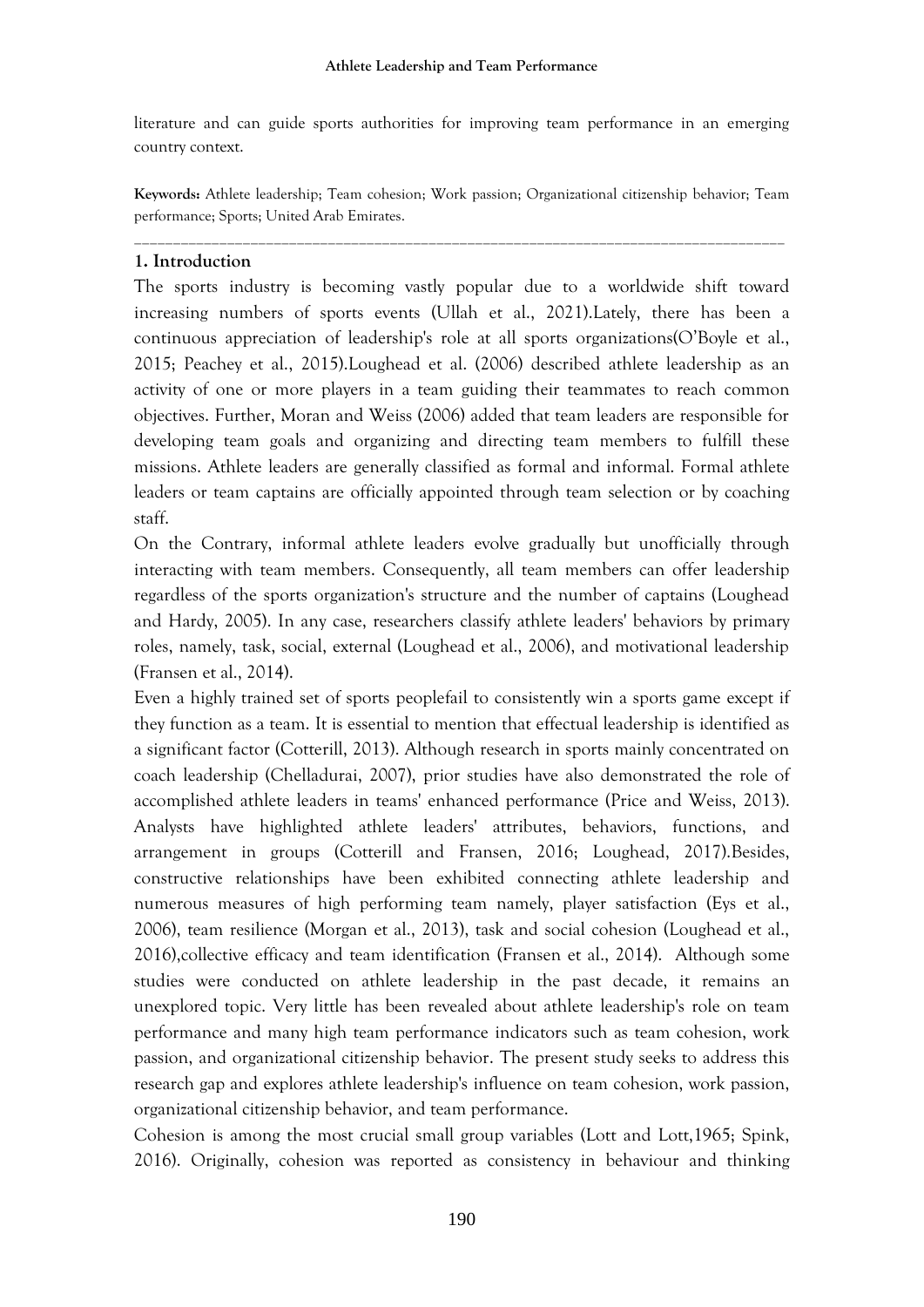(Festinger, 1950).Later, it was expressed as the pressure which retains members in a group (Festinger et al., 1963). Nonetheless, these interpretations portrayed cohesion as a unidimensional concept where individuals were inclined towards their group and limited its purview. Later Carron et al. (1985) propounded that cohesion was a multifaceted phenomenon. In 1988,this group of researchers explained team cohesion as an active exercise exhibited when it is likely for a group to endure integrity for obtaining its key purposes and satisfying the affective needs of members. While acknowledging the explanation, Carron et al. (2002) illustrated that greater cohesion levels are linked to higher team performance.

A study found a cohesion-performance relationship in sport (Carron et al., 2002). Cohesion involves task and social elements. Task cohesion depicts members' interest concerning the critical targets of groups, including how they are unified about taskrelated activities. Instead, social cohesion illustrate steam members' attentiveness concerning social movements and level of team consolidation (Carron et al., 1998).In management surroundings, meta-analytic reviews confirm a constructive relationship between team cohesion and teamwork (LePine et al., 2008) and team cohesion and performance (Beal et al., 2003). Investigations in athletics setting have shown functional relationships between team cohesion and specific teamwork behaviors, in particular, team goal setting (Senecal et al., 2007), intra-team communication (Holt and Sparks, 2001), cooperation (Prapavessis and Carron, 1997), and constructive conflict management (Sullivan and Feltz, 2001). Carron et al. (2002) depicted a strong connection between task cohesion and team success. Earlier research on a sports team has also illustrated the relationship between cohesion and leadership (Caperchione et al., 2011; Hardy et al., 2008). Spink et al. (2005) declared that higher perceptions of cohesion are linked to higher satisfaction and athletes' leadership behaviors. Even though surveys have been conducted on team cohesion in organizational surroundings, there is a preliminary review of athlete leaders' association, team cohesion, and team performance. Scholars have assessed passion for more than three centuries (Swanson and Kent, 2017) and identified it as an engaging psychological construct (Gielnik et al., 2015) and a fundamental energy source for attaining goals. It is also commonly viewed as an essential component for noteworthy output (Vallerand, 2010; Vallerand et al., 2008).While multiple definitions of passion have been proposed, two views are recognized (Vallerand, 2010; Vallerand et al., 2003; Vallerand and Houlfort, 2003). The first view was proposed by Descartes (1596-1650). It explains passion as a powerful emotion that is produced when purpose provides a base for conduct (Vallerand et al., 2003). The other view, espoused by Spinoza (1632-1677), is in league with the origin of passion. Since it is related to loss of reason and control, it draws a negative aspect of the idea (Vallerand,

A dualistic model of passion has been established towards work(Vallerand et al., 2003; Vallerand and Houlfort, 2003), integrating two well-defined categories: harmonious and obsessive. Harmonious passion is "a strong desire to engage" and consequence of selfdetermining incorporation when people embrace the under taking readily as necessary

2010). These two approaches are apparent in a sports environment.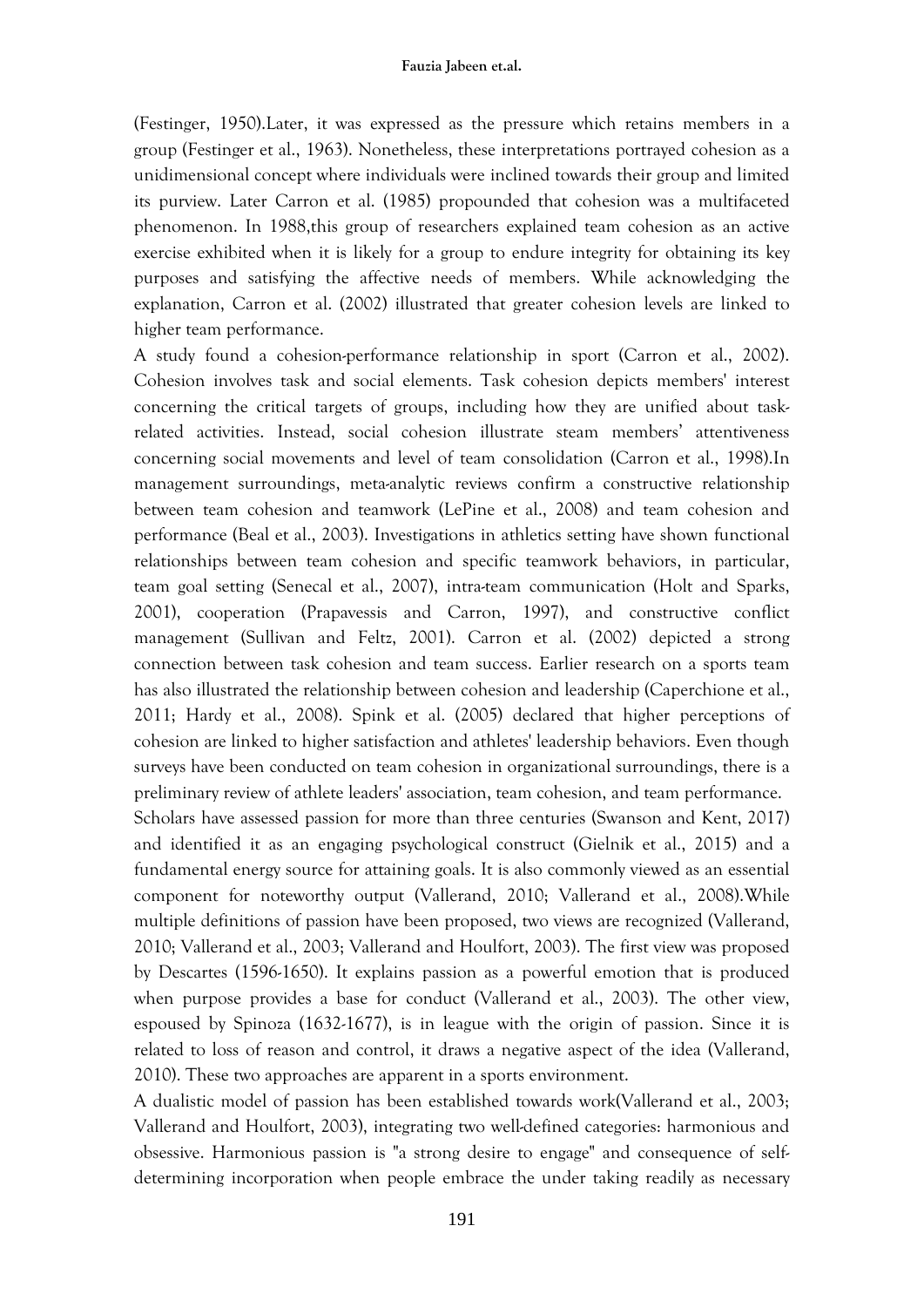(Marsh et al., 2013, p. 797). Lately, harmonious passion has been related to dominant results such as engagement, commitment, and a notion of control (Forest et al., 2011; Trepanier et al., 2014). The literature also illustrates its positive association with psychological well-being (Forest et al., 2011), self-esteem (Vallerandet al., 2008), work engagement (Trepanier et al., 2014),flexible results, and hopeful emotions (Vallerand et al., 2003). Besides, harmonious passion is negatively linked with burnout (Trepanier et al., 2014; Vallerand, 2010), shame (Vallerand et al., 2003), psychological distress (Forest et al., 2011), and intentions to quit (Burke et al., 2015).In contrast, obsessive passion is explained as a "strong and uncontrollable urge to partake in the activity" (Belanger et al., 2012, p. 2). It is the consequence of controlled internalization, where persuasion is based on the perception of related contingencies (Vallerand et al., 2010). Earlier studies have illustrated its functional relationship with unappealing constructs such as burnout (Trepanier et al., 2014), difference between job and individual pursuits (Vallerand et al., 2010), and obstructive emotions(Vallerand et al., 2003).Furthermore, researchers have informed that obsessive passion has a non-significant relationship with positive constructs such as self-esteem (Vallerandet al., 2008), job performance (Burke et al., 2015), and positive emotions(Vallerand et al., 2003). Researchers also revealed a negative relationship between obsessive passion and adaptive results like psychological well-being and subjective vitality (Forest et al., 2011, Gullu et al., 2020).

Another construct that has received substantial consideration and can contribute to group dynamics in a sports team is organizational citizenship behavior (Organ, 1988). Based upon the idea put forward by Katz and Kahn (1966), itis described as "individual behavior that is discretionary, not directly or explicitly recognized by the formal rewards system, and that in the aggregate promotes the effective functioning of the organization" (Organ, 1988, p. 4).To refine this construct, heproposed that five characteristics actualize organizational citizenship behavior: conscientiousness, helping, courtesy, sportsmanship, and civic virtue. In 1990, the analystwidened this model andincorporatedmoreelements likecheerleading and peacekeeping. Later, Podsakoff et al. (1997) employed a scale that these diverse factors were unsheathed in three dimensions, namely,helping behavior(helping with or avoidingunfavorable incidences), civic virtue (responsible participationand interest in the organization), and sportsmanship (enduringissueswith nocomplaints).

Researchers have identifieddifferent toolsby whichorganizational citizenship behavior might influence organizational performance. OCB is competent to raise co-worker or managerial capacity (MacKenzie et al. 1991, 1993; Organ, 1988; Podsakoff andMacKenzie, 1994; Al Hosani et al., 2020). Oncemanagers or senior staff guide,fresh co-workerslearn faster and benefit the whole group. The same ideaalso applies in sportsorganizations.More experienced athletes may assist new playersin recognizing their roles. OCBalso upgradesorganizational performance by minimizing the need for maintenance functions (Organ, 1988; Organ et al., 2006). Helping behaviors such as cheerleading (encouraging group members) and peacekeeping (peacemaker acts when other group members face disputes) usuallybuild team spirit, morale, and cohesiveness.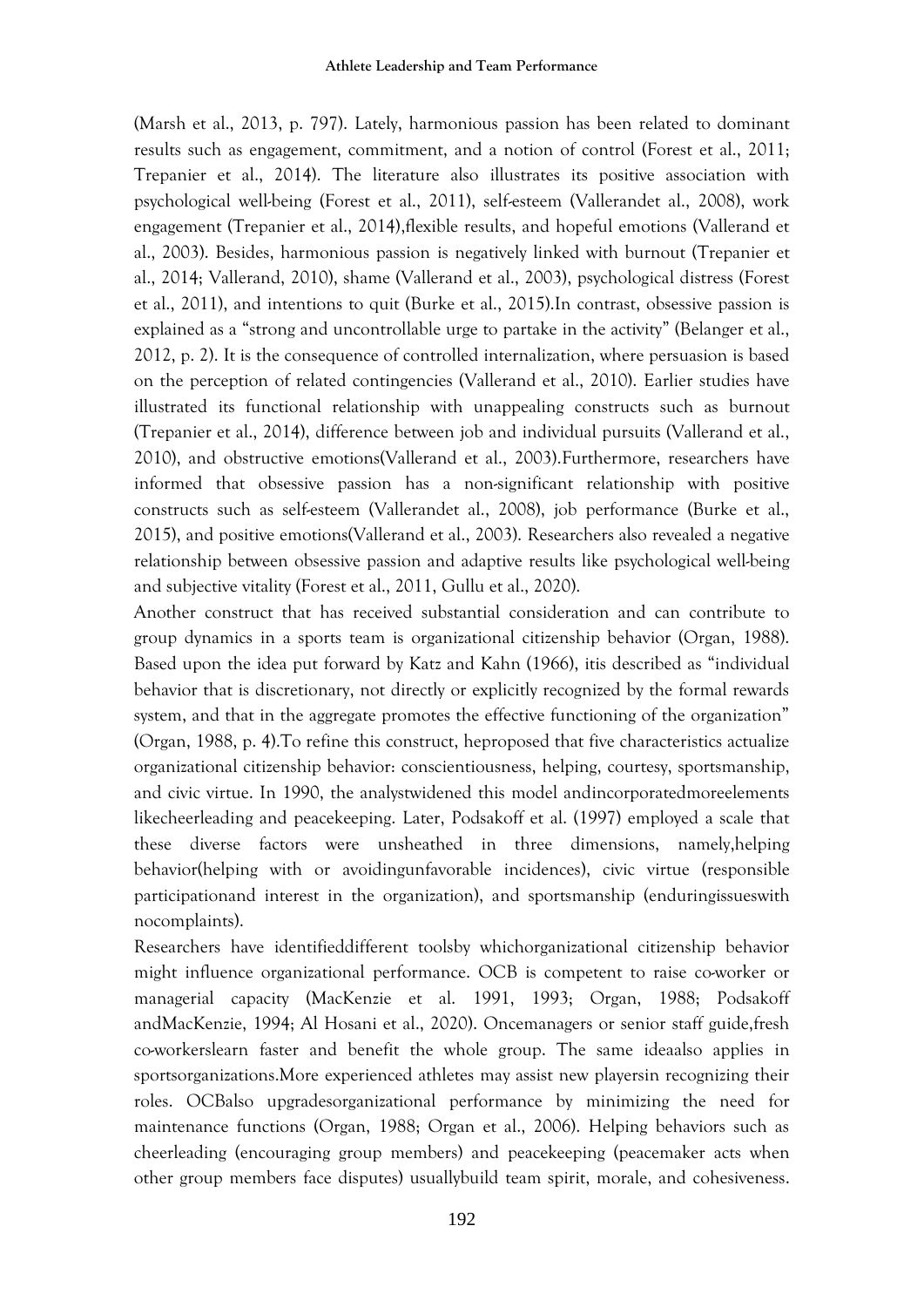Researchers admit that, independently, these behaviors are inconsequential but inclusively hold the ability to enhanceorganizational performance.

To our knowledge, studiesexamining athlete leadership and its influence on the targeted employees in the light of social exchange theory have not been carried out in sports organizations. Since a cohesive work environment may stimulate trust, social exchange is likely reciprocal (Cohen et al., 2012). As described by [Blau \(1964\),](https://www.emerald.com/insight/content/doi/10.1108/00483481211263638/full/html?casa_token=jaAILov-4I0AAAAA:dN8RtYfGFlD_doJCNNKJLa-Ou0FU84HDLecYzSfipdI3YLhHbe1MRqlh_mZyHawy_JzIDzArWv8gv1WqKj_ThoJCGN8doWLkwOEHnGmVPwfh9y-bsSc#b6) social interactions demand unstatedresponsibility. Over a period,employeesfeel compelled to respond to the organization if they understand their relationship with it as advantageous. Such reciprocity could be in the condition of raisedlevels of OCB or performance [\(Cohen,](https://www.emerald.com/insight/content/doi/10.1108/00483481211263638/full/html?casa_token=jaAILov-4I0AAAAA:dN8RtYfGFlD_doJCNNKJLa-Ou0FU84HDLecYzSfipdI3YLhHbe1MRqlh_mZyHawy_JzIDzArWv8gv1WqKj_ThoJCGN8doWLkwOEHnGmVPwfh9y-bsSc#b12)  [2003\)](https://www.emerald.com/insight/content/doi/10.1108/00483481211263638/full/html?casa_token=jaAILov-4I0AAAAA:dN8RtYfGFlD_doJCNNKJLa-Ou0FU84HDLecYzSfipdI3YLhHbe1MRqlh_mZyHawy_JzIDzArWv8gv1WqKj_ThoJCGN8doWLkwOEHnGmVPwfh9y-bsSc#b12).Drawing upon this theory, the present research offers an advanced perspective that enhances our understanding of how athlete leadership is associated with team performance in sports surroundings. This research examines the moderating role of organizational citizenship behavior, thus providing insights into intensifying athlete leadership's positive effects.The present study contributes to the literature on athlete leadership, team cohesion, work passion, organizational citizenship behavior, and team performance in different respects. First, it helps understand the association between athlete leadership, team cohesion, work passion, organizational citizenship behavior, and team performance in a sports setting. Second, the study investigates the moderating role of organizational citizenship behavior in the relation of athlete leadership with team cohesionand team performance.

#### **2. Literature Review and Hypotheses Development**

## **Athlete leadership and team cohesion**

Many researchers identify the role and influence of a leaderona team in a sports setting. Loughead (2016) argued thatathlete leaderspositively impactteam cohesion, identification, confidence, satisfaction, and motivation.Loughead et al. (2010) portrayed a positive and significant relationship between the role of leader in developing cohesion among team playersby using Social Network Analysis.Cotterill and Fransen (2016) also found a positive effectof athlete leadership on team cohesion and performance and suggested thatathlete leadership enhances unity and understanding among the players.

Although prior findings depict a valuableassociation between leadership and team cohesion (Gardner et al., 1996; Carron, 1982; Westre and Weiss, 1991), it is necessary toreviewfurther. Contrary to these results,Aoyagi et al. (2008) reported a negative relationship between leadership and cohesion. Hence, we propose the following hypothesis as the literature presents evidence that athlete leadership brings unity and understanding among players.

H1: Athlete leadership positively influences team cohesion.

## **Team cohesion and team performance**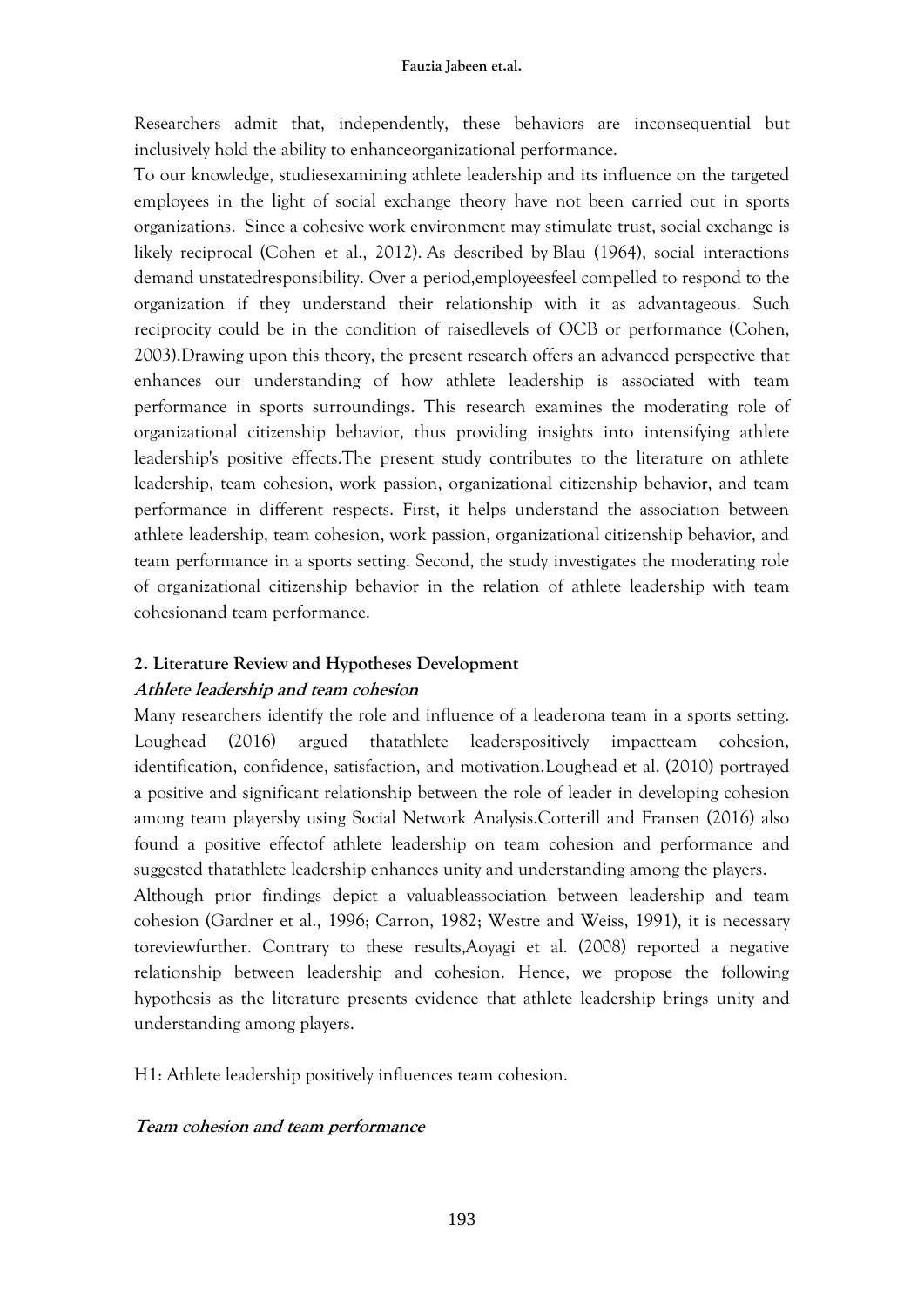One of the most significant elements in functional team performance is cohesiveness. However, there is minimal research on team cohesion and itseffect on team performance in sports environments (Bravo et al., 2019). According to McLaren and Spink (2018), intrateam communication plays an active part in developing sports team cohesion, positively influencing team players' performance. The authors highlighted that cohesion influences team performance in sports teams as effective communication leads to a better understanding of team objectives and strategies.

Glenn and Horn (1993) proposed that teams entailvery fewathletes to persuade and manageteammates. Researchers haveindicated that athlete leaders involved in planned activitiesinfluence team's cohesiveness emphatically (Dupuis et al., 2006). However,researchersfail to identify behaviors of athlete leaders that manipulateunderstanding of team cohesion. Hence, we hypothesize the following:

H2: Team cohesion (cohesive teams) influences team performance.

## **Athlete leadership and team performance**

Constructive leadership in sports strongly affects a singleteam player and the entire team's performance (Fletcher and Streeter, 2016). Athletic leaders ensure a supportive environment that gives the team players direction to perform well(Fransen et al., 2017; Tavares et al.,2017). Fransen et al. (2017) reported that athletic leaders who were focused on employees' tasks and motivation were more efficient in elevating team performance. Another study demonstrated a direct link between the commitment of athlete leaders and team players' performance (Davis et al., 2018). Hence, the following hypothesis has been proposed.

H3: Athlete leadership positively influences team performance.

# **Athlete leadership, work passion, and team performance**

Passion in sports leads to athletes' positive attitude towards their team and performance(Lafrenière et al., 2011). Güllü (2018)studied the impression of coach and athlete relationship on enhancing team players' passion for sports. The findings depictedthe positive influence of the relationship between coach and player on the player's work passion.As athlete leaders ensuremotivation and passion among each team player, reflected as athlete leadership, they may raise performanceamong athletes (Vella et al., 2013).

At the personal level, passion emerges in lower levels of job burnout (Vallerand et al., 2010), healthier interpersonal relations (Philippe et al., 2010), and satisfaction (Thorgren et al., 2013; Vallerand et al., 2010). Also, a passionate workforce leads to enhanced employee creativity and effectiveness (Perttula and Cardon, 2011) and greater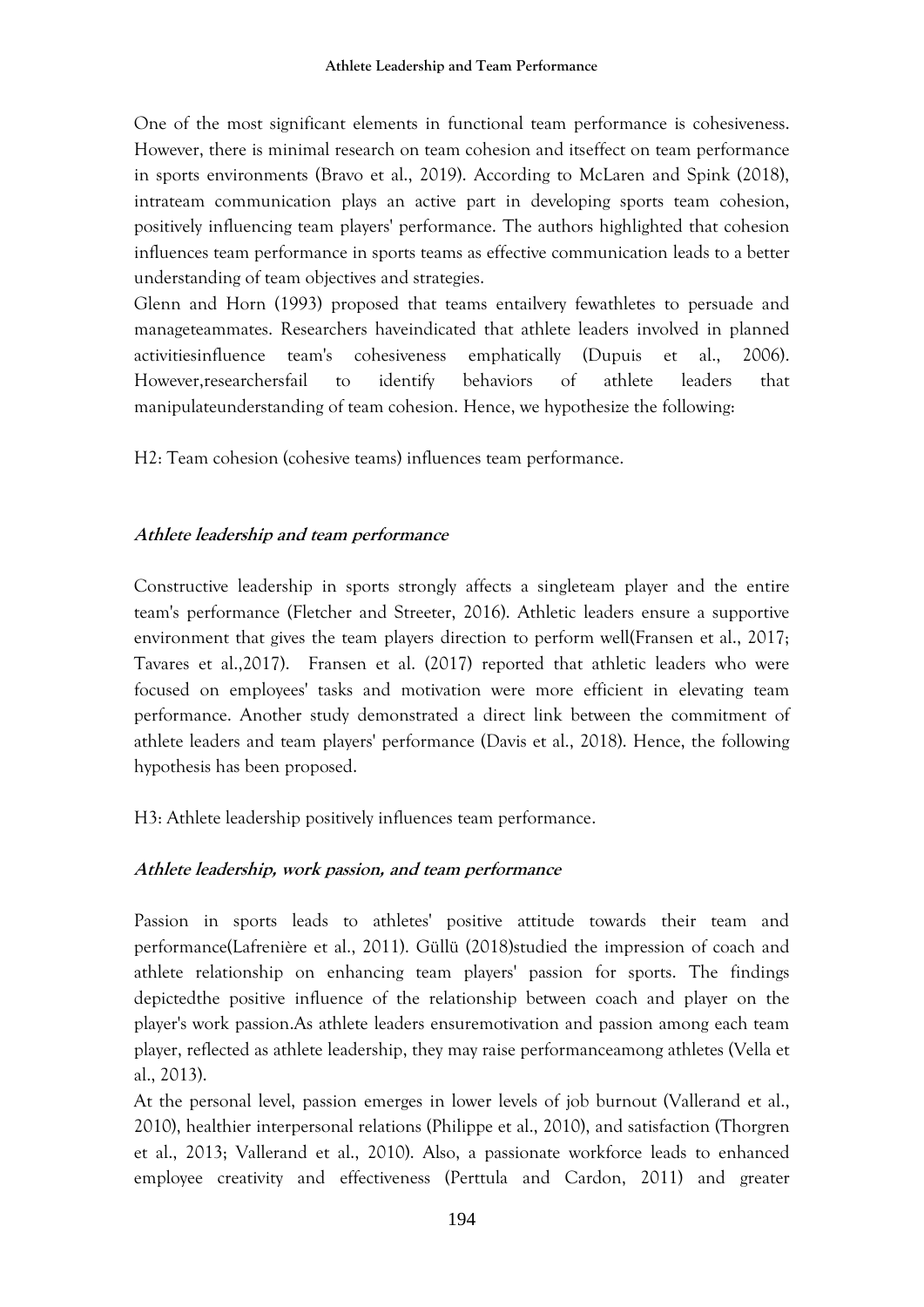performance through exhausting circumstances (Patel et al., 2015).Authors (Swanson and Kent, 2017; Sverdlik et al., 2019)examined therole of passion in enhancing the performance of athletesand noted a strong correlation between these two constructs, especially during the last moments of the game when performance expectations are high. Similar research by Verner-Filion (2017)highlighted that sports passion gives rise to the need for excelling.These studies present evidence that players' performance is improved based on their desire and passion for winning.Thus, the following hypothesis has been proposed.

H4: Athlete leadership influences work passion.

H5: Passion influences team performance.

# **OCB as a moderator**

Megheirkouni (2017) identified positive consequencesof athlete leadership on team dynamics and satisfaction. Effective athlete leadership positively influences team players' confidence level, which is demonstrated in team resilience and team functioning (Loughead, 2016).Leadership has been linked to cohesion (Carron, 1982) and OCB (Podsakoff et al., 2000). Jia & Hu (2018) researched soccer team players and found out that the team players who developed OCB tend to have a positive relationship with their coaches, resulting in team cohesion and enhanced team performance. Hence, it is evident that OCB is created through the positive connection between athlete leadership and team cohesion, ultimately influencing the team's performance in sports.

OCBaffects athletes' performancein sports. Arthur et al. (2017) evaluated different leadership styles and their role in impacting the team players' performance in sports and developing organizational commitment behavior among the team players. They highlighted thatsports leaders motivate team players significantly andinfluence the performance of the players. Prior studies(Jabeen et al., 2015; Darvin et al., 2018; Kao and Tsai, 2016)foundpositive relationship betweenrole of leadership in developing OCB which tends toenhance sports team performance.

Transformational leaders in sports guide and shape the team players' performance positively, which strongly develops OCB among the team players where they play for the team, and hence their performance on the field is improved. Like previous researchers, Gorgulu (2019) highlighted that transformational leaders fulfill a significant role in developing a feeling of belongingness (OCB) among the team players and enhancing the players' performance in the field. Similarly, Flanagan (2019) also highlighted that these sports leaders collaborate with the team players to develop a sense of winning and commitment to perform for success. The literature analysis highlighted that athletes' organizational citizenship behavior influencestheir performance in the sports field. Therefore,the following hypothesis is proposed: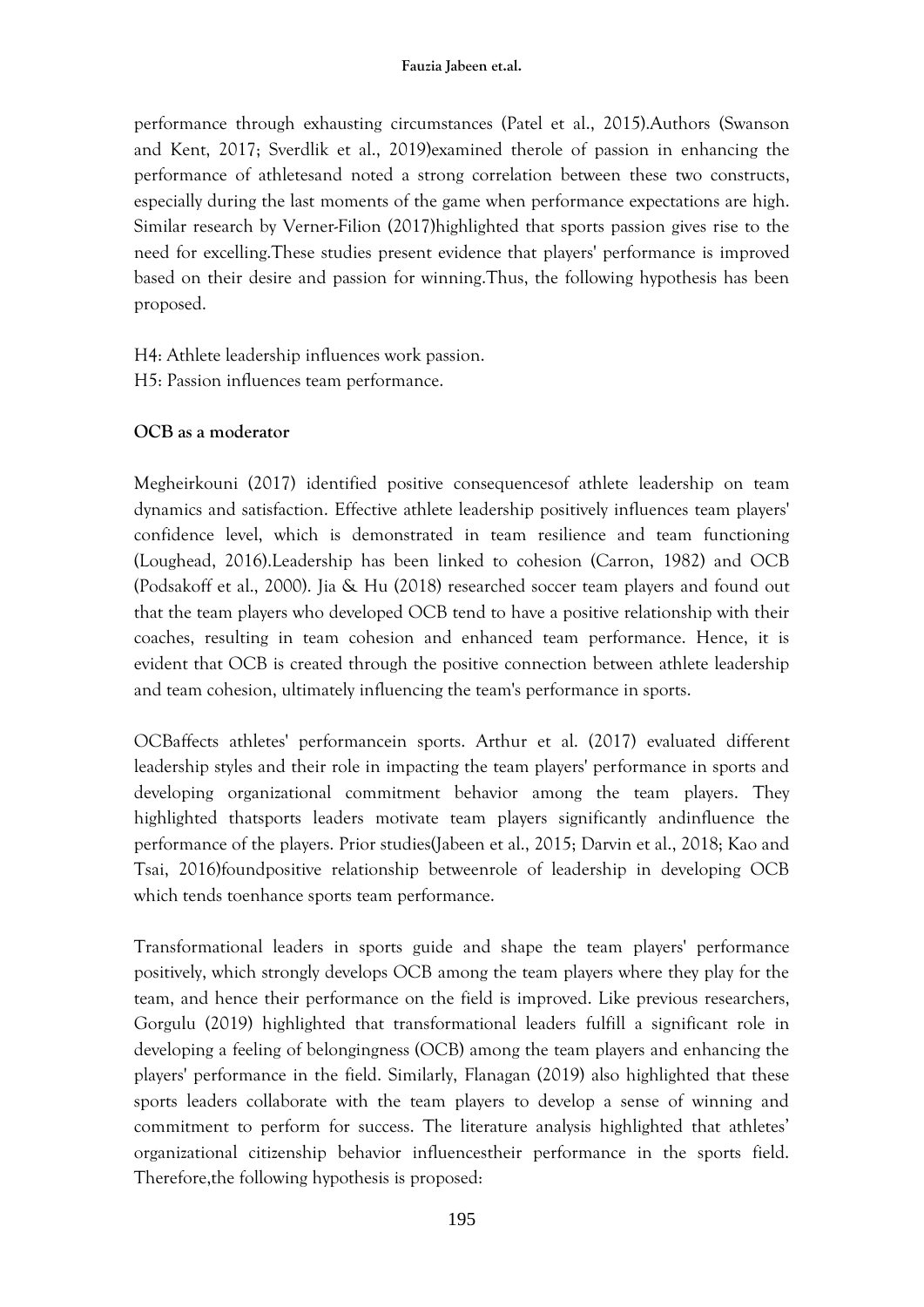H6a: OCB moderates between the relationship of athlete leadership and team cohesion. H6b: OCB moderates between athlete leadership and team performance.

As shown in Figure 1, a theoretical framework exhibits the association between the independent, mediating, moderating, and dependent variables.



**Figure 1: Theoretical Framework**

## **3. Method**

## **Data Collection and Research Design**

The study was carried out using a sample of public sports councils in the UAE. We approached 2Sports councils selected randomly from a list of the top 5Sports councils both the organization permitted to conduct the study. After prior approval of HR, we collected the data through a self-administrated survey. The specific criteria adopted to approach the respondents and request to participate in the study were: a) they should have an athletic experience of 2 years, and b) Their tenure in that Sports council is at least a year. Based on these criteria, we sent the survey to 400Athletes, of which we received 206 responses. After removing the six incomplete responses, we analyzed the data from 200 responses for a final response rate of 50%.

## **Sample**

The research's target population was Dubai and Abu Dhabi Sports Council, located in the United Arab Emirates. The Sports council deals with the different athlete members and sports teams who are playing other sports types.

## **Measures**

We applied a translation and back-translation process to ensure the continuity of context in English and Arabic. The questionnaireincludes demographic details and sections related to studyvariables.The survey items were derived from previous studies. Athlete leadership was measured by 13 items and was derived from Chelladurai (1980).Team cohesiveness was measured by eight items and was adopted from Jenster and Steiler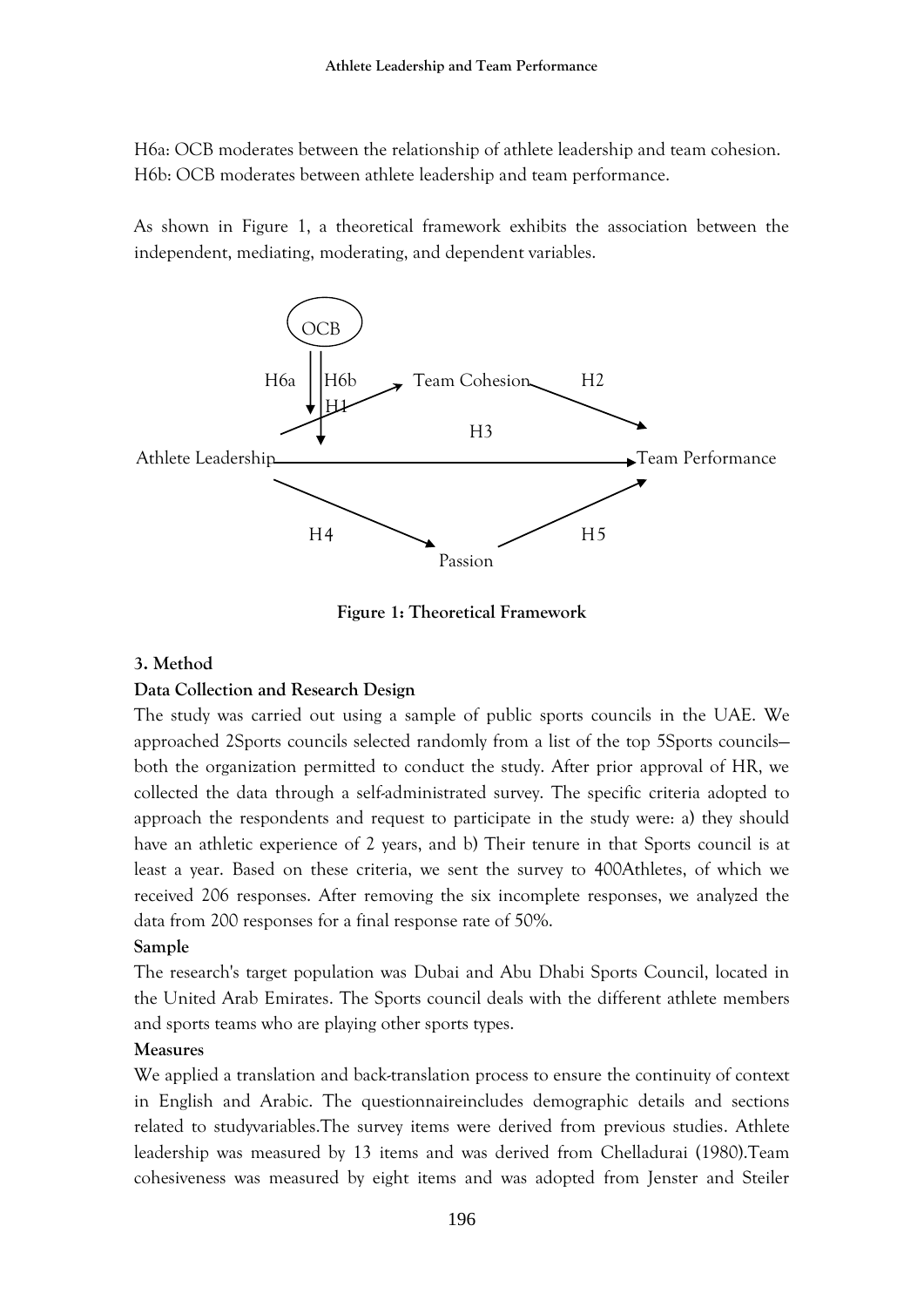(2011).Work passion was measured by 14 items and was derived from Vallerand (2003). OCB was measured by 24 items and was adapted from Podsakoff et al. (1990). Finally, 12 items adapted from Sigalet et al. (2013) measured the construct of team performance.

# **4. Results and Analysis**

# **Demographic Analysis**

Table1shows the demographic characteristics of the respondents. Out of 200 respondents, 42 percent of the respondents fall under 25-34 years of age. The majority of the respondents (79 percent) were males.Out of 200 respondents, 8 percenthave their education below the high school level; while, 38 percent completed their high school, and46 percent of respondents passed their higher diploma/bachelor's.

|            |                         | Frequency      | Percent |
|------------|-------------------------|----------------|---------|
|            | 18-24 Years             | 26             | 13.0    |
|            | 25-34 Years             | 84             | 42.0    |
| Age        | <b>35-44 Years</b>      | 72             | 36.0    |
|            | 45-54 Years             | 14             | 7.0     |
|            | 55 or older             | $\overline{4}$ | 2.0     |
| Gender     | Male                    | 158            | 79.0    |
|            | Female                  | 42             | 21.0    |
|            | Below High School       | 16             | 8.0     |
|            | High School             | 76             | 38.0    |
| Education  | Higher                  | 92             | 46.0    |
|            | Diploma/Bachelor        |                |         |
|            | Master Degree<br>and 16 |                | 8.0     |
|            | Above                   |                |         |
|            | Football                | 134            | 67.0    |
|            | Cricket                 | 12             | 6.0     |
| Sports     | Basketball              | $\overline{2}$ | 1.0     |
|            | Volleyball              | 20             | 10.0    |
|            | Tennis                  | 6              | 3.0     |
|            | Others                  | 26             | 13.0    |
| Leading    | Yes                     | 112            | 56.0    |
| Team       | N <sub>o</sub>          | 88             | 44.0    |
|            | <b>Below 5 Years</b>    | 46             | 23.0    |
| Sports     | 5-10 Years              | 54             | 27.0    |
| Experience | 11-20 Years             | 68             | 34.0    |
|            | 21 Years & Above        | 32             | 16.0    |
|            |                         |                |         |

# **Table 1: Demographics of respondents (n=200)**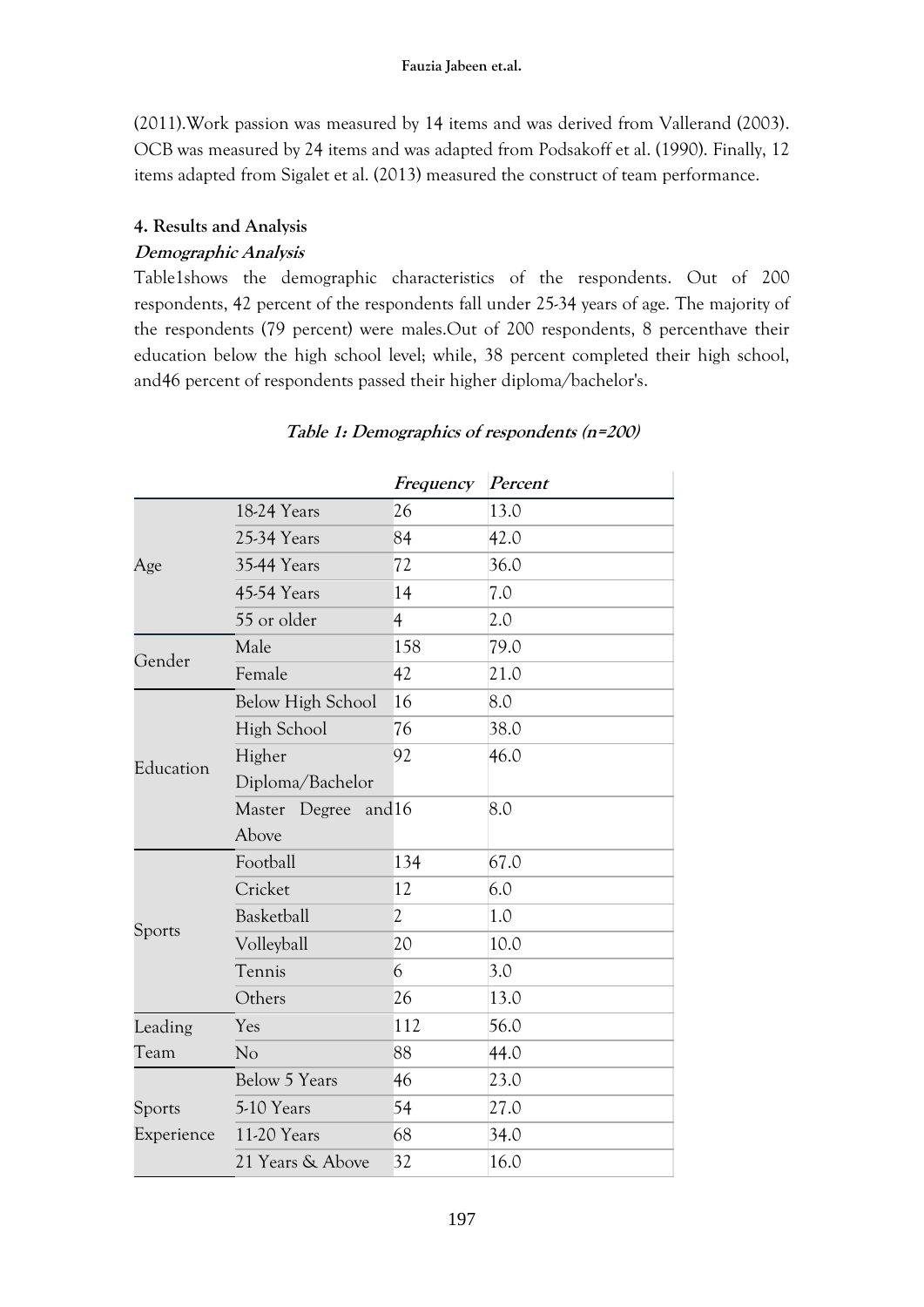Conversely, 13% of respondents expressed their association with some other sports. Moreover, they were asked about their captaincy to analyze whether they have led any team ever; thus, 56% responded in 'Yes', while 44% responded in 'No.' There was a dire need to take responses from experienced persons. Thus, participants were asked about their sports experience. 23% had below five years, while 27% had experience between 5 to 10 years. Similarly, 34%of respondents had experience between 11-20 years. In contrast, only 16% possessed either 21 years or more experience.

## **Descriptive Statistics**

Table 2provides the mean and standard deviation of the variables. Athlete leadership has a mean value of 4.006 with a standard deviation of 0.596. Similarly, team cohesion has an average value of 3.980 with a standard deviation of 0.7297, while; passion has an average value of 3.597 (SD=0.773). Moreover, organizational citizenship behavior and team performance mean and standard deviations of 4.133 (SD=0.579) and 4.037 (SD=0.525), respectively.

|                                     | Mean  | <b>Std. Deviation</b> |
|-------------------------------------|-------|-----------------------|
| Athlete leadership                  | 4.006 | .596                  |
| Team cohesion                       | 3.980 | .729                  |
| Passion                             | 3.597 | .773                  |
| Organizational citizenship behavior | 4.133 | .579                  |
| Team performance                    | 4.037 | .525                  |

# **Correlation Coefficients**

Table 3 encompasses information about the correlation coefficient, which is utilized to evaluate the association between various latent constructs (Ly, Marsman, & Wagenmakers, 2018). All the correlation values are only acceptable if the significance value is less than 0.05, as it denotes that results are presented with a 95% confidence interval (Schober, 2018). Firstly, Athlete leadership has no significant association with team cohesion as the significance value is 0.153, greater than 0.05. Conversely, athlete leadership has a 22.8% positive correlation with passion at a significance level p<0.01. Moreover, Athlete leadership has positive and significant correlation with organizational citizenship behavior (OCB) ( $r=31\%$ ,  $p\leq 0.01$ ) and team performance ( $r=71.2\%$ , p<0.01).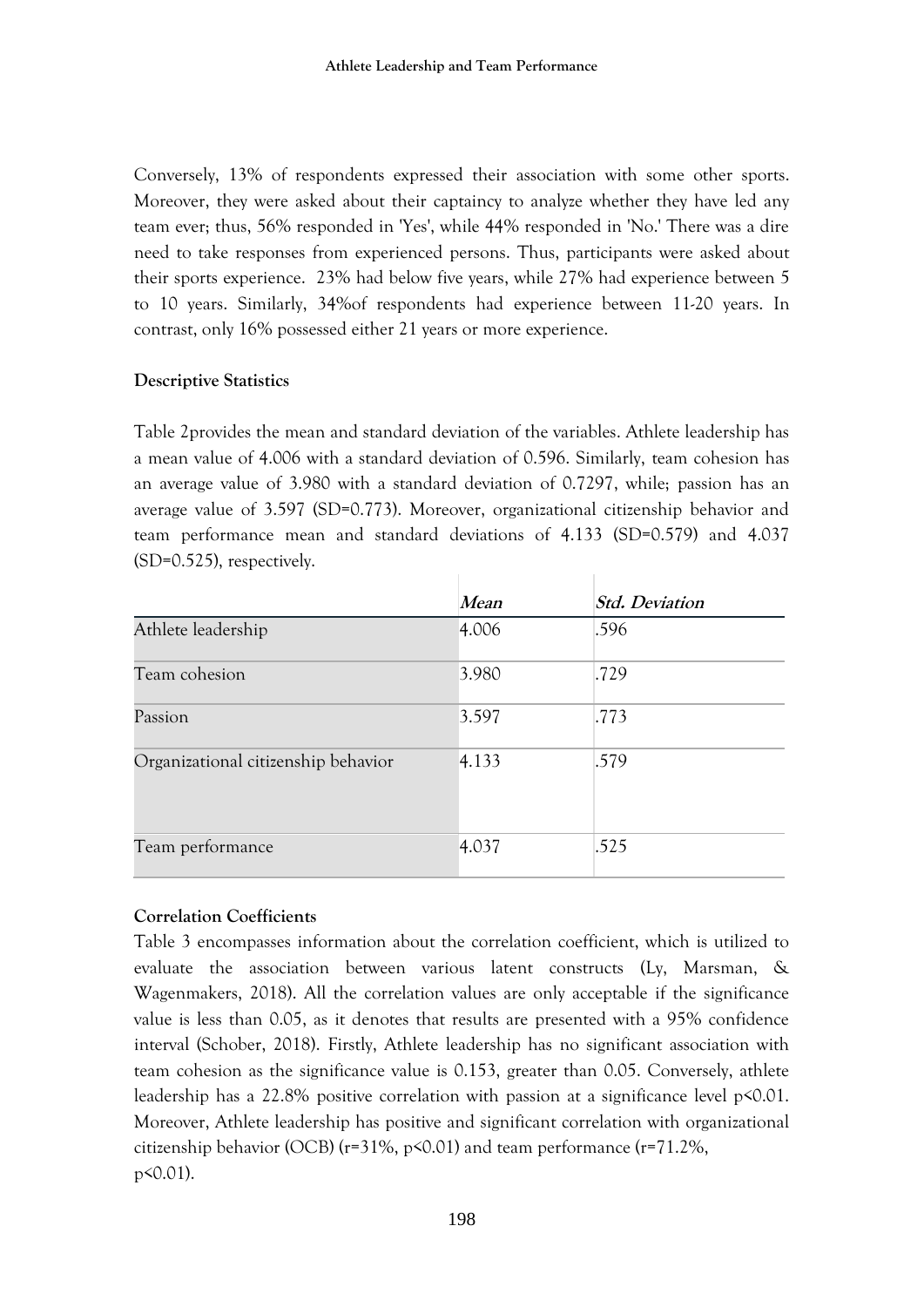|                      |                 | AL   | TC      | $\boldsymbol{P}$ | OCB  | TP |
|----------------------|-----------------|------|---------|------------------|------|----|
| Athlete leadership   | Pearson         |      |         |                  |      |    |
|                      | Correlation     |      |         |                  |      |    |
|                      | Sig. (2-tailed) |      |         |                  |      |    |
| Team cohesion        | Pearson         | .153 |         |                  |      |    |
|                      | Correlation     |      |         |                  |      |    |
|                      | Sig. (2-tailed) | .129 |         |                  |      |    |
| 3) Passion           | Pearson         | .228 | $-.037$ |                  |      |    |
|                      | Correlation     |      |         |                  |      |    |
|                      | Sig. (2-tailed) | .023 | .712    |                  |      |    |
| 4) Organizational    | Pearson         | .310 | .368    | .240             |      |    |
| citizenship behavior | Correlation     |      |         |                  |      |    |
|                      | Sig. (2-tailed) | .002 | .000    | .016             |      |    |
| 5) Team performance  | Pearson         | .712 | .216    | .134             | .442 |    |
|                      | Correlation     |      |         |                  |      |    |
|                      | Sig. (2-tailed) | .000 | .031    | .184             | .000 |    |

## **Table 3: Correlation Matrix**

\*Correlation is significant at the 0.01 level (2-tailed).

Table 3shows that team cohesion has a 15.3% correlation with athlete leadership whereas, passion, OCB, and team performance have 22.8%, 31.0%, and 71.2% correlation with athlete leadership. Passion does not correlate with team cohesion, whereas OCBand team performance have 36.8% and 21.6% correlation with team cohesion. OCB has a 24.0% correlation with passion, and team performance has 13.4% and 44.2% correlation with passion and OCB.Hence, team performance has the highest and strongest correlation with athlete leadership at a significance level of <0.1. To compare p-values to the significance level, a goodness of fit test was carried out.

## **Structural Model**

## **Confirmatory Factor Analysis (CFA)**

To assess model fit, we used the chi-square test, Tucker-Lewis index (Tucker & Lewis, 1973), comparative fit index (Bentler, 1990), and root mean square error of approximation (Steiger & Lind, 1980). Table 4 presents information about model fitness, including their standard threshold values.The value obtained through the Chisquare test value was 1.777, whereas the standard value was between 1-3. The normed fit index showed the calculated value as 0.901 while the standard value is set to  $\geq$ 0.9. The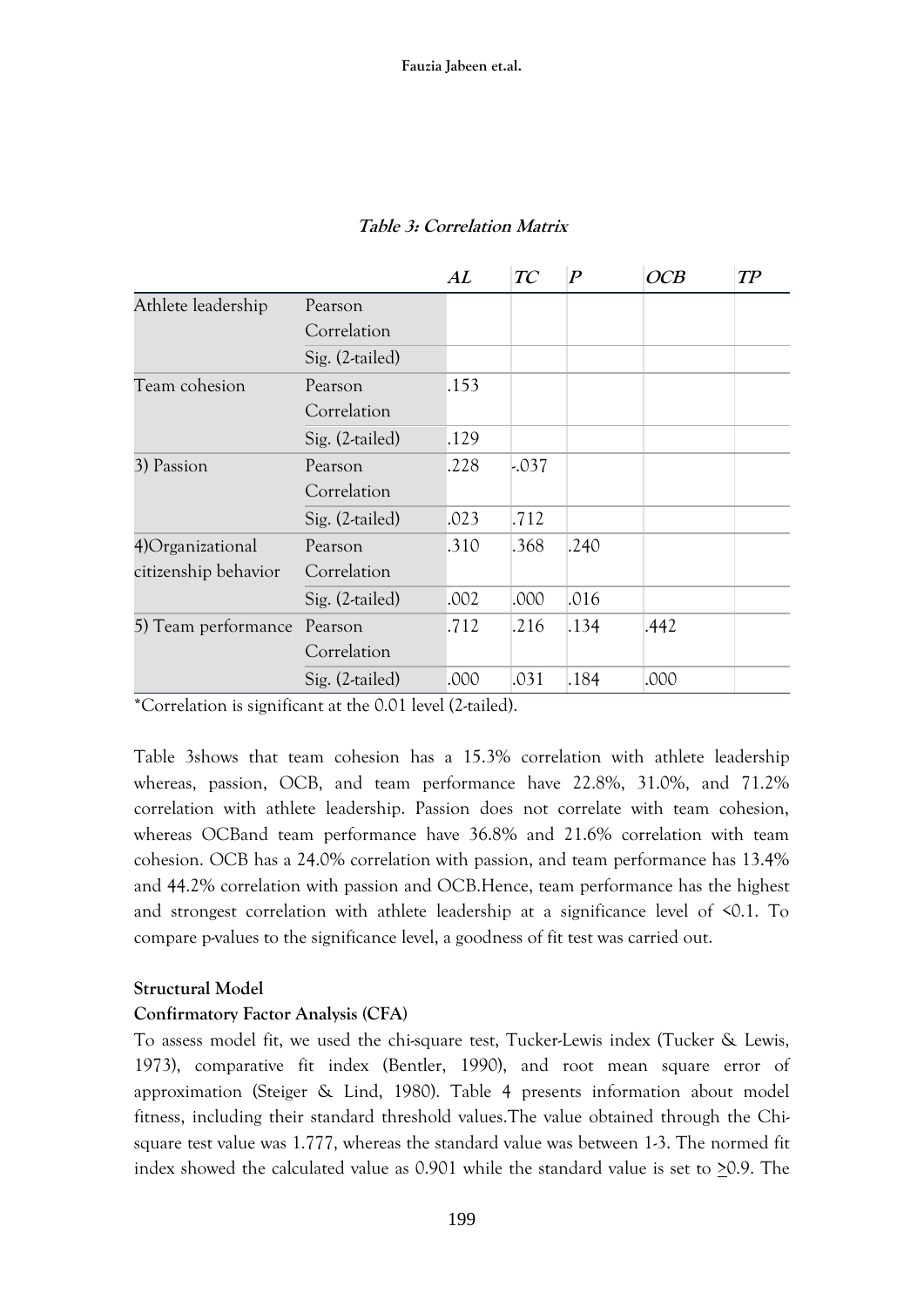value obtained by the TLI Tucker lewis coefficient test was 0.929, whereas the standard value is TLI $\geq$ 0.9. The value of the Goodness of fix index was 0.911, whereas the standard value is  $\geq$ 0.9. Also, the comparative fix index value was 0.952, whereas the standard value is CFI<sub>2</sub>0.9 and the value of RMSEA, root mean square error of approximation, was 0.079, whereas the standard value is  $\leq$ 0.08. Hence, all values represent the relationship among variables as they fall within the suggested range. All the values of model fit indices are according to standard values; therefore, data is valid for further analysis.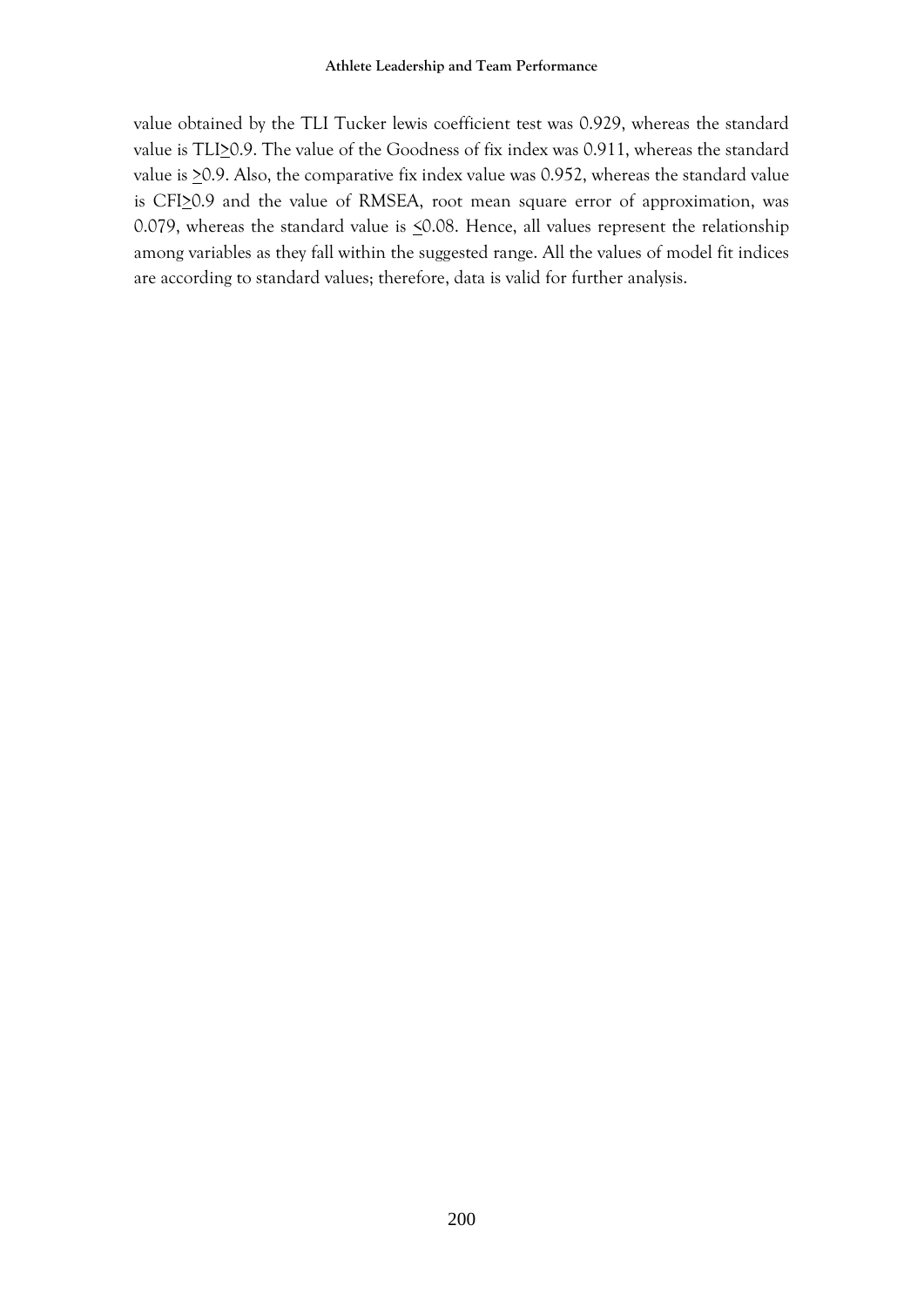|              | <b>Fit Indices Standard Values</b> | <b>Calculated Values</b> |
|--------------|------------------------------------|--------------------------|
| $\chi$ 2/df  | $1-3$                              | 1.777                    |
| <b>NFI</b>   | $NFI \geq 0.9$                     | 0.901                    |
| <b>TLI</b>   | $TLI \geq 0.9$                     | 0.929                    |
| <b>GFI</b>   | GFI $\geq$ 0.9                     | 0.911                    |
| <b>CFI</b>   | CFI $\geq$ 0.9                     | 0.952                    |
| <b>RMSEA</b> | RMSEA $\leq 0.08$                  | 0.079                    |

#### **Table 4: Model Fitness**

**Notes:** \* *p*< 0.01; *N* = 200. GFI = goodness of fit index; CFI = comparative fit index; TLI = Tucker–Lewis index; NFI = normed fit index; RMSEA = root-mean-square error of approximation

Table 5exhibits factor loadings, reliability, and validity. Previous studies have highlighted that items with lower than 0.3factor loadings should be removed from analysis – as they do not have enough correlation to measure the latent constructs (Shevlin, 1998). Therefore, all the items which had factor loadings below 0.3 are removed. These items were involved in all the variables; thus, they are removed, and the final included items are shown in Table 5. All the items that have factor loadings above 0.3 are illustrated. From these factor loadings, we have calculated the reliability and validity of the scale. The existing literature highlights two critical methods to determine the scale's internal consistency: Cronbach's alpha (α) and Composite reliability (Peterson, 2013; Raykov, 1998). Usually, Cronbach's alpha is more prominent and extensively utilized; however, CR is more authentic and accurate. In both tests, the threshold value is 0.7; thus, any value below 0.7 is not acceptable. The Alpha and CR values are above 0.7; therefore, they prove the scale's internal consistency. In addition to this, Average Variance Extracted (AVE) values are utilized to evaluate convergent validity. The convergent validity states that the items which should be correlated are related to each other.Its threshold value is 0.5; thus, any value below 0.5 does not contain convergent validity. Also, all AVE values are greater than 0.5; therefore, the convergent validity is approved.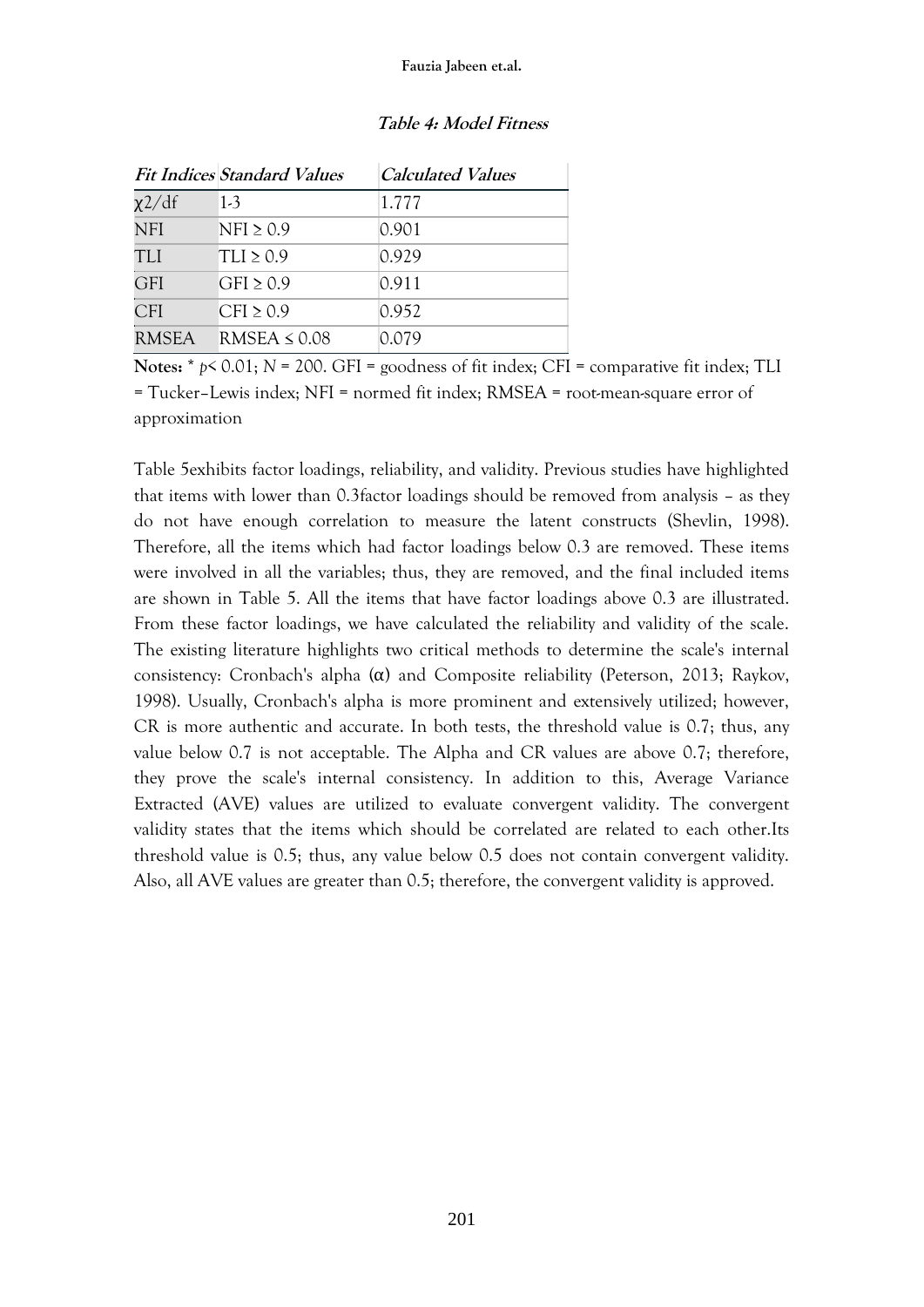|                                        |                  |     | Table 5: Factor Loadings $\lambda$ ), reliability ( $\alpha$ and CR) and |      |      |
|----------------------------------------|------------------|-----|--------------------------------------------------------------------------|------|------|
| Variables                              | Items A          |     | Average Variance Extracted (AVE)<br>$\alpha$                             | CR   | AVE  |
|                                        | AL3              | .60 |                                                                          |      |      |
|                                        | AL6              | .50 |                                                                          |      |      |
|                                        | AL <sub>9</sub>  | .67 |                                                                          |      |      |
| Athlete Leadership                     | AL <sub>10</sub> | .68 | .810                                                                     | .811 | .527 |
|                                        | AL11             | .63 |                                                                          |      |      |
|                                        | AL12             | .59 |                                                                          |      |      |
|                                        | AL13             | .64 |                                                                          |      |      |
|                                        | TC1              | .65 |                                                                          |      |      |
|                                        | TC <sub>2</sub>  | .54 |                                                                          |      |      |
| <b>Team Cohesion</b>                   | TC5              | .55 | .732                                                                     | .739 | .502 |
|                                        | TC <sub>6</sub>  | .82 |                                                                          |      |      |
|                                        | PN <sub>6</sub>  | .61 |                                                                          |      |      |
|                                        | PN7              | .64 |                                                                          |      |      |
|                                        | PN <sub>8</sub>  | .63 |                                                                          |      |      |
|                                        | PN9              | .75 |                                                                          |      |      |
| Passion                                | <b>PN10</b>      | .69 | .877                                                                     | 884  | .560 |
|                                        | <b>PN11</b>      | .84 |                                                                          |      |      |
|                                        | <b>PN12</b>      | .73 |                                                                          |      |      |
|                                        | <b>PN13</b>      | .68 |                                                                          |      |      |
|                                        | ALT <sub>2</sub> | .69 |                                                                          |      |      |
|                                        | ALT5             | .70 |                                                                          |      |      |
|                                        | C2               | .71 |                                                                          |      |      |
| Organizational<br>Citizenship Behavior | C <sub>5</sub>   | .66 | .871                                                                     | .872 | .511 |
|                                        | CV1              | .71 |                                                                          |      |      |
|                                        | CV5              | .71 |                                                                          |      |      |
|                                        | CV9              | .74 |                                                                          |      |      |
|                                        | TP <sub>2</sub>  | .53 |                                                                          |      |      |
|                                        | TP3              | .60 |                                                                          |      |      |
|                                        | TP4              | .56 |                                                                          | .807 |      |
| Team Performance                       | TP6              | .54 | .801                                                                     |      | .509 |
|                                        | TP9              | .64 |                                                                          |      |      |
|                                        | <b>TP10</b>      | .76 |                                                                          |      |      |
|                                        | <b>TP11</b>      | .64 |                                                                          |      |      |

**Source:** Author's findings

**Path Analysis**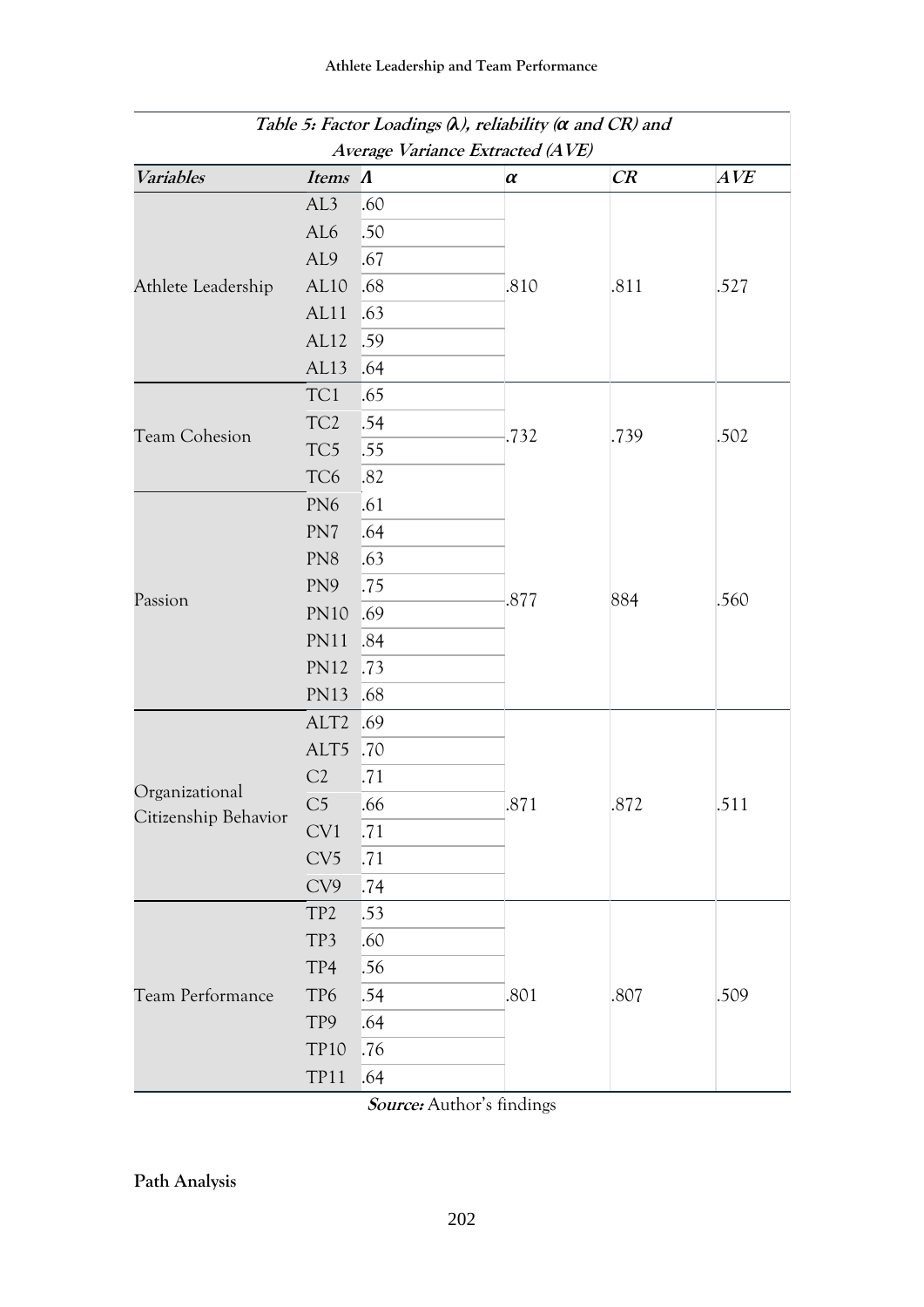Table 6 depicts the direct effect of predictors on the dependent variable. Both mediators are also considered as dependent variables for path analysis. As per the study results, athlete leadership has no significant influence on team cohesion; therefore, Hypothesis 1 is rejected. Team cohesion shows no significant influence on team performance, and thus, Hypothesis 2 is rejected. Moreover, athlete leadership positively influences team performance, and this relationship is significant at p<0.01. Hence, Hypothesis 3 is accepted. Athlete leadership has a positive influence on passion with a significance value p<0.01.Hence, Hypothesis 4 is accepted. Similarly, passion has no significant effect on team performance, and therefore, Hypothesis 5 is rejected. The positive influence explains that if the predictor is increased, the outcome will also increase and vice-versa.

|                                                        |                        | Table 6: Direct Effect         |      |         |                           |
|--------------------------------------------------------|------------------------|--------------------------------|------|---------|---------------------------|
|                                                        |                        | $\overline{Standardized}_{SE}$ |      | CR      | $\bm{p}$                  |
| Hypotheses                                             |                        | Estimate                       |      |         |                           |
| Athlete Leadership→ Team Cohesion                      |                        | .187                           | .122 | 1.539   | .124                      |
| Athlete Leadership $\rightarrow$ Passion               |                        | .295                           | .127 | 2.328   | .020                      |
| Athlete Leadership $\rightarrow$ Team Performance .616 |                        |                                | .064 | 9.672   | $\mathsf{L} \mathsf{O} 1$ |
| Team Cohesion $\rightarrow$                            | Team Performance .078  |                                | .051 | 1.531   | .126                      |
| Passion $\rightarrow$                                  | Team Performance -.015 |                                | .049 | $-.303$ | .762                      |

# **Moderating Effects**

As illustratedin table 7, the interaction term of athlete leadership and organizational citizenship behavior has been usedin moderation analysis. The combined effect of these two variables has been analyzed on team cohesion and team performance. Also, the impact of athlete leadership is presented separately to examine what difference arises after combining the effect of moderation with athlete leadership.

Table 7shows that athlete leadership has no significant influence on team cohesion; however, after combining the effect of the moderator (OCB), the athlete leadership(int) has a positive impact on team cohesion with a significance level of p<0.01. It means organizational citizenship behavior positively moderates the relationship between athlete leadership and team cohesion and increases their positive strength on team cohesion. Thus, Hypothesis 6(a) is accepted.

# **Table 7: Interactions**

|     |                      | $ \overline{Standardized} _{SF}$<br>Estimate | CR    |     |
|-----|----------------------|----------------------------------------------|-------|-----|
| Int | <b>Team Cohesion</b> | 110                                          | 3.536 | 009 |
| Int | Team Performance 047 |                                              | 2.919 | 004 |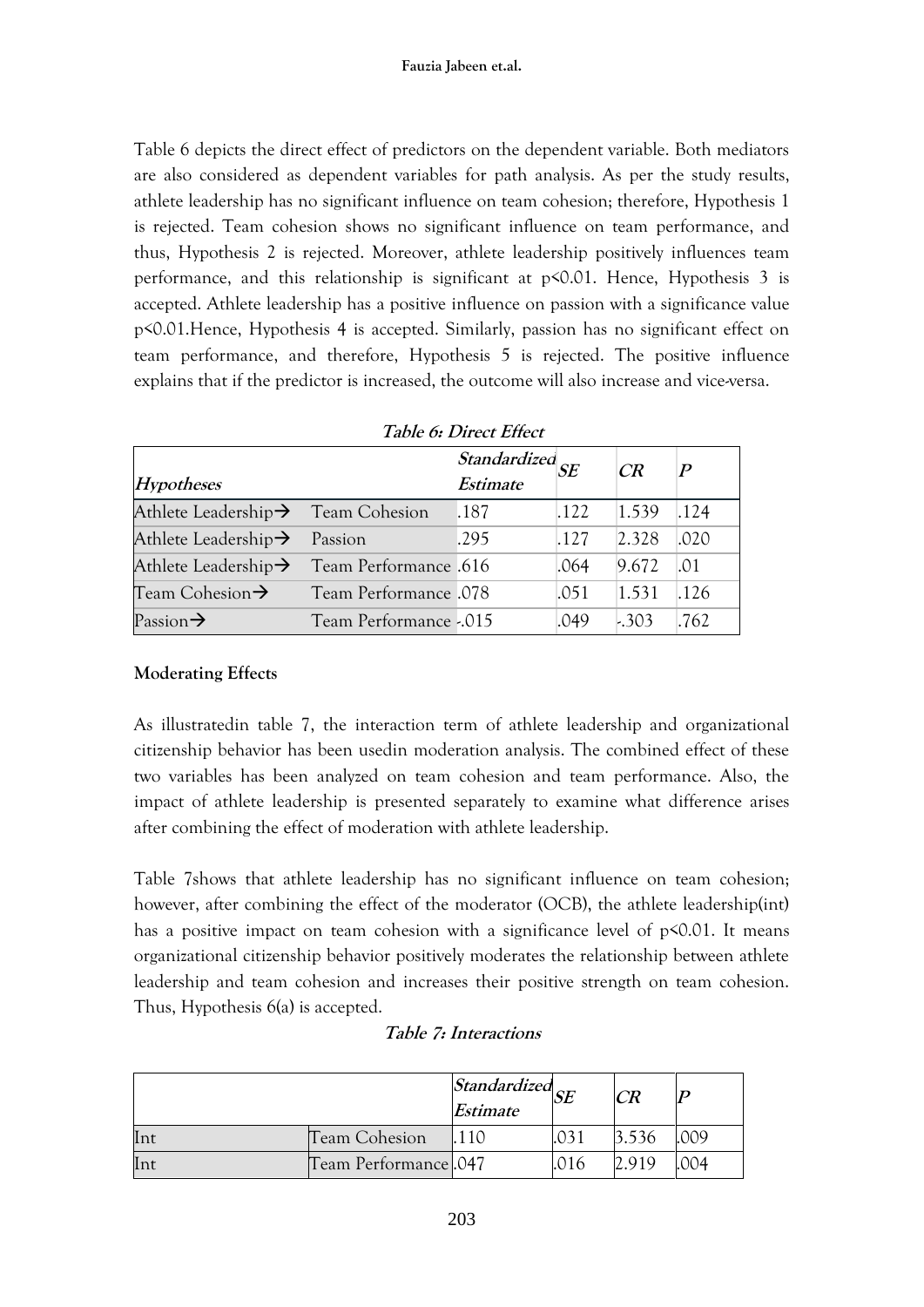| Athlete Leadership | Team Performance 383 |      | $.102$ $.3.742$ $.005$ |  |
|--------------------|----------------------|------|------------------------|--|
| Athlete Leadership | Team Cohesion 1.379  | .197 | $-1.925$ .054          |  |

It shows that athlete leadership has an effect (0.383) on team performance with a significance value of p<0.01; however, the moderator has decreased the impact of athlete leadership on team performance. According to Table 7, athlete leadership positively influences team performance in the moderating effects of organizational citizenship behavior, and this relationship is significant at p<0.01. Thus,Hypothesis 6b is accepted.It shows that OCB moderates the relationship between athlete leadership and team performance. However, this moderating effect is negative becauseOCB influence has reduced the impact of athlete leadership on team performance.

As presented in Table8, athletic leadership positively influences team cohesion so that the team members confront together. When team members are cohesive, it again affects the success and towards better team performance. In most situations, athletic leadership positively influences team performance, which brings success to members of the team. Athletic leadership influences work passion and further influences team performance which is another critical area. It has also been found out that having a strong feeling of sportsmanship also brings in a relationship between athletic leadership and team cohesion and athletic leadership and team performance on the other. Therefore, all the hypotheses that have been strongly supported have been explained with respect to p values that are positive and less than 0.1.

| <b>Supported</b> | SE                 | Hypothesis                 |
|------------------|--------------------|----------------------------|
| Yes              | .72967             | $AL \rightarrow TC$        |
| Yes              | .52464             | $TC \rightarrow TP$        |
| Yes              | .52464             | $AL \rightarrow TP$        |
| Yes              | .77272             | $AL \rightarrow P$         |
| Yes              | .52464             | $P \rightarrow TP$         |
| Yes              | positive influence | $OCB \rightarrow AL & TC$  |
| Yes              | positive influence | $OCB \rightarrow AL & T$ P |
|                  |                    |                            |

**Table 8: Results of Hypothesis Testing**

## **5. Discussionand Conclusion**

The study results provide empirical evidence supporting the hypothesized relationships. First, the researchers found that athlete leadership positively influences team cohesion. Therefore, the first hypothesis athlete leadership positively influences team cohesion was confirmed. The results support a prior study conducted by Vincer & Loughead (2010) which demonstrated the consequence of athlete leadership behavior on perception of team cohesion. Therefore, we believe that more cohesive teams with dynamic team members seem to be more cooperative, dedicated, and influential in playing. They are more driven towards positive goals for a particular sport or a specific performance. If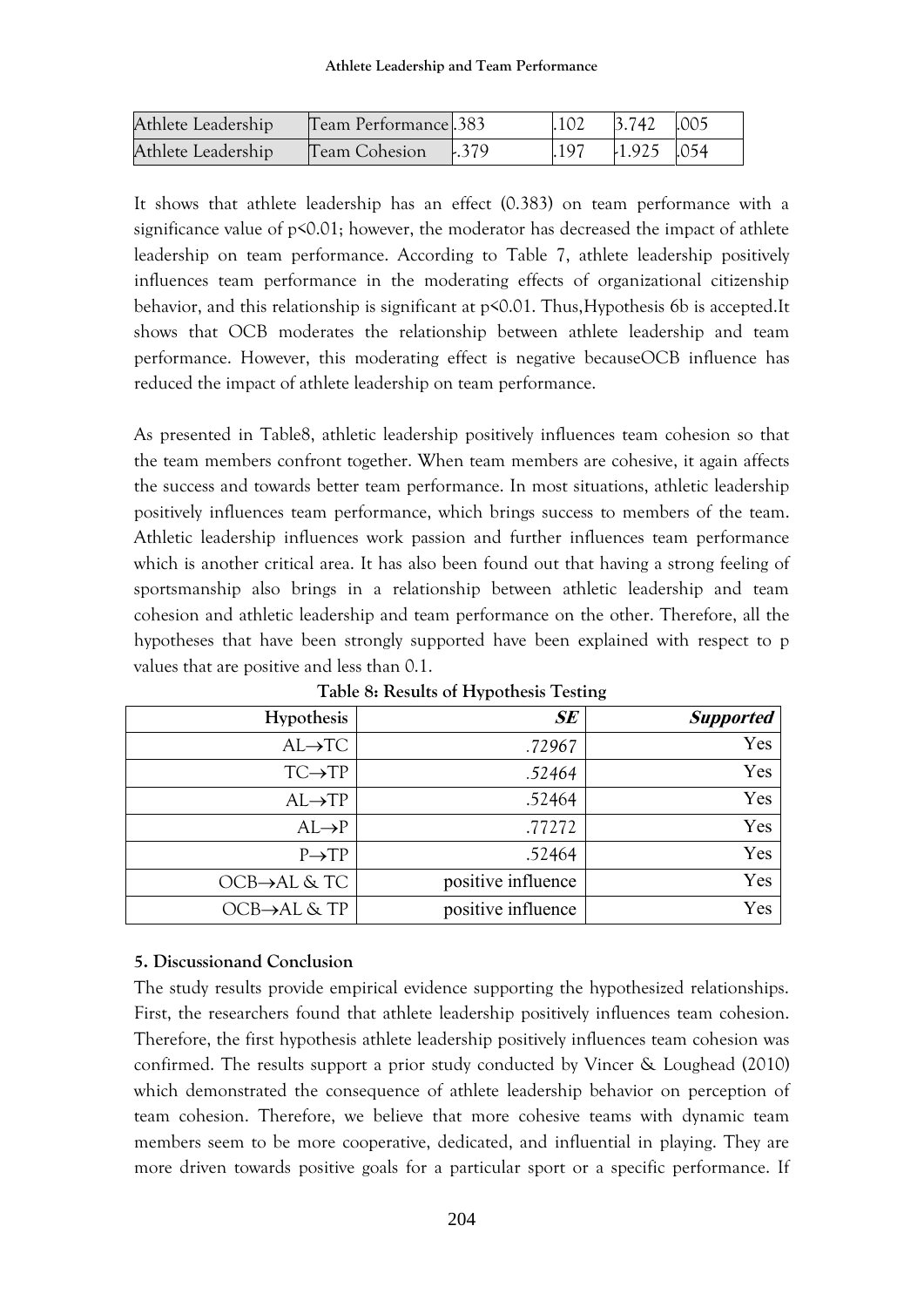there is no cohesion, it will affect the team members who are a part of the team and how that particular performance will occur. On the other hand, if cohesion exists, all team members can play reasonably well without looking for stress and tension factors. Therefore, team cohesiveness or understanding and playing as a team are essential for positive team performance.

Second, the researchers found that team cohesion positively influences team performance. This finding conforms with earlier studies.Athanasios et al. (2016)assessed the impact of cohesiveness among team players in the basketball teams and found its significant role in positively influencing team performance. Third, authors like (Fransen et al., 2017) in past studies believed in the importance of athletic leadership in increasing team performance. This has, in turn, been proven in the present research as well. The results have shown an immediate rise in team performance. Hypothesis 4, i.e., athlete leadership, influences work passion and has been proven through the present research and suggested by several articles. A previous study(Güllü, 2018) showed that the relationship between coach and player significantly and positively influences the player's passion for the sport. This relationship has been proven in the present research as well. Finally, several authors had even recognized sportsmanship as a necessary factor for all players.This is not just related to athlete leadership and team cohesion but team performance as well. Although athlete leadership has no significant impact on team cohesion; however, after combining the effect of the moderator (OCB), athlete leadership has a positive impact on team cohesion with a significance level of  $p$ <0.01. It means organizational citizenship behavior positively moderates the relationship between athlete leadership and team cohesion and increases their positive strength on team cohesion. Therefore, Hypothesis 6(a) is accepted. This result is consistent with an earlier study (Jia & Hu, 2018). The team players who developed OCB tend to have a positive relationship with their coaches resulting in team cohesion.The team performance was also enhanced based on the significance of the relationship between a coach and a team player. Hence, it is evident that OCB is developed through the positive relationship between athlete leadership and team cohesion, influencing team performance in sports. Besides, athlete leadership positively influences team performance in the moderating effects of organizational citizenship behavior, and this relationship is significant at p<0.01. Thus, Hypothesis 6(b), which states that OCB moderates the relationship between athlete leadership and team performance, is accepted. The same was affirmed in a previous study(Gorgulu, 2019), which showed that transformational leaders play a significant role in developing a sense of belongingness, organizational citizenship behavior among team players, and enhancing team performance.

#### **6. Theoretical Implications**

This study sheds light on the relationship among athlete leadership, team cohesion, work passion, OCB, and team performance. A model has been proposed and tested where moderating role of OCB and mediating role of team cohesion and work performance has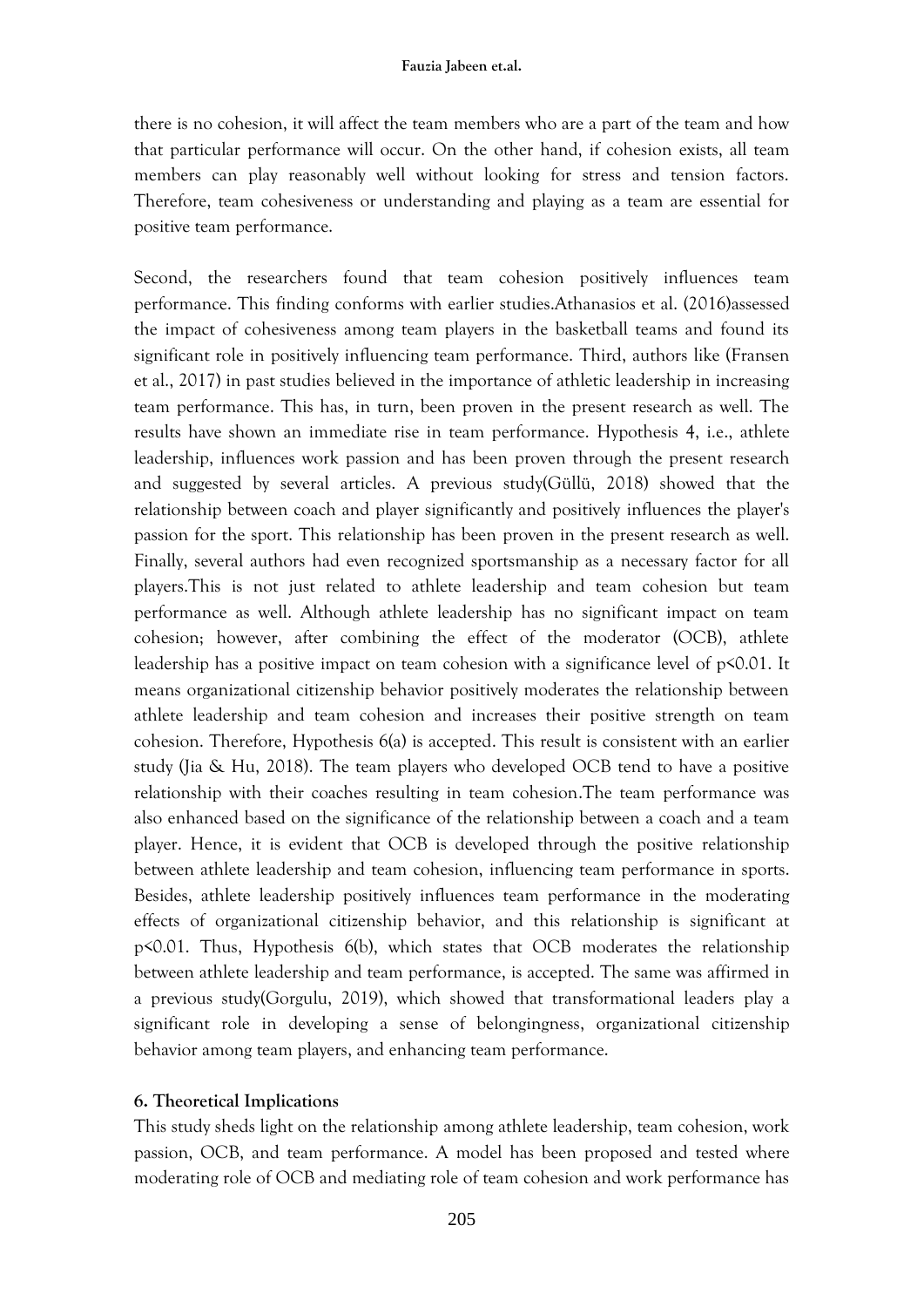been tested.The study proposes an integrative framework and makes an essential contribution to the sports literature.

Team cohesiveness and understanding are highly valued among team players and thus, their valuableconnections withteam performance are strengthened in this research. Further,it has been proven that athlete leadership plays a significant role in improving team performance. Its relationship with work passion, team cohesion, and team performance gets highlighted.As a result ofthe positive role of OCB in developing team cohesion and team performance, it acts as a catalyst between the two variables.

#### **7. Practical Implications**

Given the many sports team dimensions that athlete leaders influence, sports teams should nurture environments that promote athlete leadership at different levels.Athlete leaders should encourage theentire team (Glenn and Horn, 1993) to develop a sense of team cohesion and work passion.To intensify the relationship between athlete leaders and team cohesiveness, team members often demonstrate OCB. It happens when team members regard it as a fragment of their job (Loughead et al., 2010; Morrison 1994; Tepper et al.,2001) andbelieve it will assure self-interests and motives (Haworth and Levy 2001; Hui et al., 2000, 2004). Overall, this research serves as a guide to athlete leaders to raise team performance by acknowledging the significance and influence of athlete leadership, cohesiveness, passion, and OCB on team performance. Since this study has been conducted in the UAE, the findings shall contribute to the sports industry, especially to the growing sports industry in the Arab region.

#### **8. Limitations and Directions for Future Research**

The study population was limited to Abu Dhabi and Dubai and cannot be generalized to other Emirates and national contexts. This study has identified the relationship betweenathlete leadership,organizational citizenshipbehavior, team cohesion, and passion for team performance; however, formal and informal motivators can also have a remarkable repercussion on team performance. Hence, the cultural aspects of leaders with associated team members are a significant area of further study. A range of other factors like team dynamics and their impact on leadership and team members also need to be explored. Further, an essential area of coach development programs also possess immense knowledge to explore regarding athlete leadership.

#### **9. Conclusion**

This study developed and empirically tested a conceptual framework explaining the relationship among athlete leadership, team cohesion, work passion, organizational citizenship behavior, and team performance. The study was conducted on athlete members and teams playing different sportsin Dubai and Abu Dhabi Sports Council located in the United Arab Emirates. The findings explain that athletic leadership influences team performance positively. There was no significant influence of athlete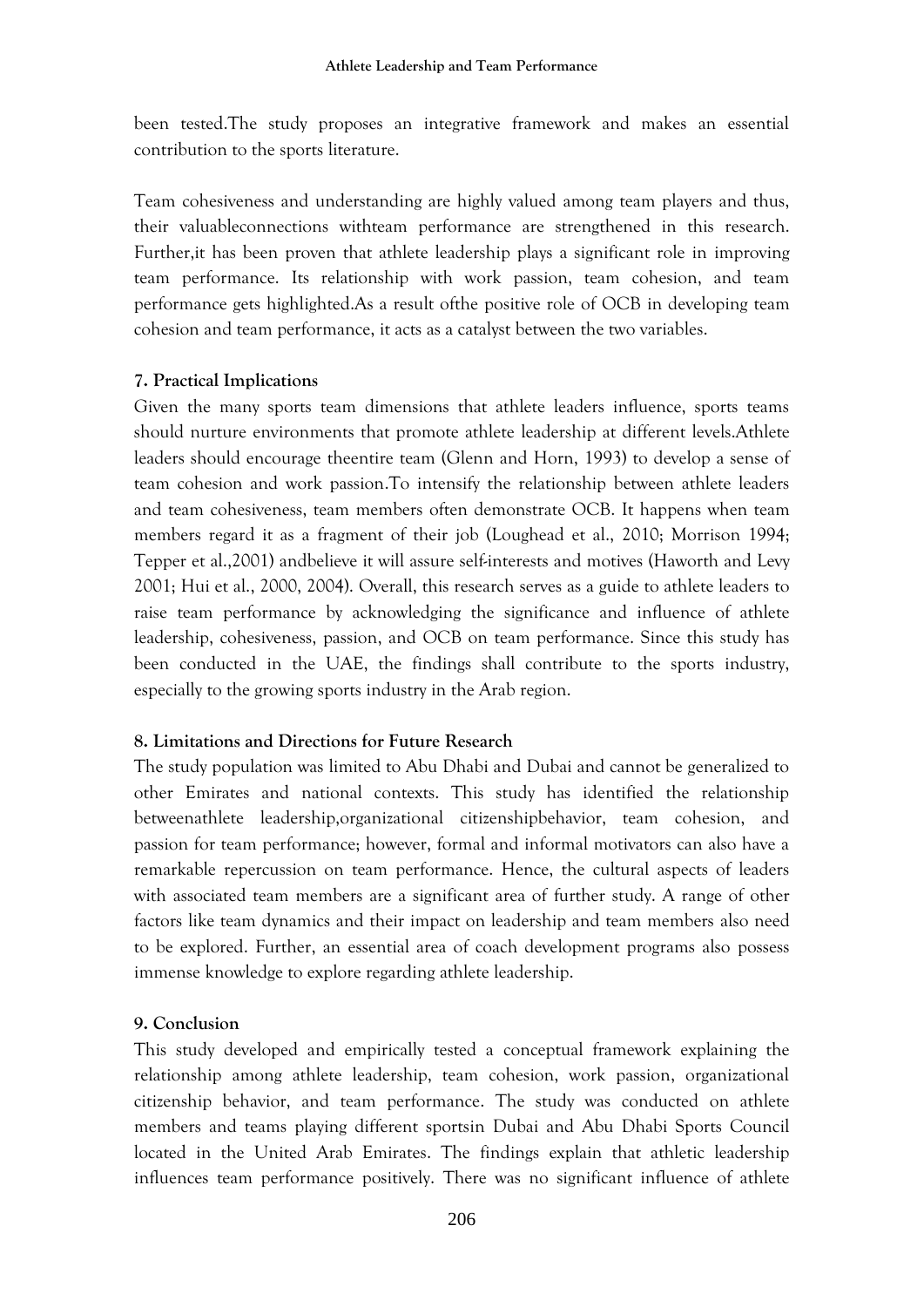leadership on team cohesion and no significant impact on team performance. However, athlete leadership positively influences team performance in the moderating effects of organizational citizenship behavior.

The results obtained from this study shall aid sport psychology consultants, coaches, athletes, and researchers in understanding how athlete leadership is related to team performance in sports surroundings. The present study suggests formulating strategies and organizing sports teams to exhibit escalated team performance. It delivers a better experience of the factors that influence team performance and supports athlete leaders and team members plan a strategy to develop and maximize team performance.

#### **REFERENCES**

- [Al Hosani, Y.,](https://www.emerald.com/insight/search?q=Yousef%20Al%20Hosani) [Jabeen, F.,](https://www.emerald.com/insight/search?q=Fauzia%20Jabeen) [Paul, J.,](https://www.emerald.com/insight/search?q=Justin%20Paul) & [Stachowicz-Stanusch, A.](https://www.emerald.com/insight/search?q=Agata%20Stachowicz-Stanusch) (2020). Antecedents of employee alienation and its impact on individual work performance during post-merger integration (PMI). *[Journal of Organizational Change Management](https://www.emerald.com/insight/publication/issn/0953-4814)*, 33(6), 1085-1110.
- Álvarez, O., Castillo, I., Molina-García, V., & Balague, G. (2016). Transformational leadership on the athletic field: An international review. Revista de Psicología del Deporte, 25(2), 319-326.
- Aoyagi, M. W., Cox, Richard, H., & McGuire, R. T. (2008). Organizational citizenship behavior in sport: Relationships with leadership, team cohesion and athlete satisfaction. Journal of Applied Sport Psychology, 20, 1533-1571.
- Arthur, C. A., Wagstaff, C. R., & Hardy, L. (2017). Leadership in sport organizations. The organizational psychology of sport: Key issues and practical applications. European Scientific Journal, 12(10), 153-175.
- Athanasios, L., Laios, A., Kioumourtzoglou, E., Panagiotis, A., & Nikos, K. (2016). Evaluating and managing the factors which affect the cohesiveness of professional basketball teams in Greece. European Scientific Journal, Special Edition, 209-215.
- Beal, D. J., Cohen, R. R., Burke, M. J., & McLendon, C. L. (2003). Cohesion and performance in groups: A meta-analytic clarification of construct relations. Journal of Applied Psychology, 88, 989-1004.
- Belanger, J. J., Lafreniere, M. K., Vallerand, R. J., & Kruglanski, A. W. (2012). When passion makes the heart grow colder: The role of passion in alternative goal suppression. Journal of Personality and Social Psychology, 104(1), 1-22.
- Bentler, P. M. (1990). Comparative fit indexes in structural models. Psychological Bulletin, 107(2), 238-246.
- Blau, P. (1964). Exchange and power in social life*.* New York: Wiley.
- Burke, R. J., Astakhova, M. N., & Hang, H. (2015). Work passion through the lens of culture: Harmonious work passion, obsessive work passion, and work outcomes in Russia and China. Journal of Business and Psychology, 30,(3), 457-471.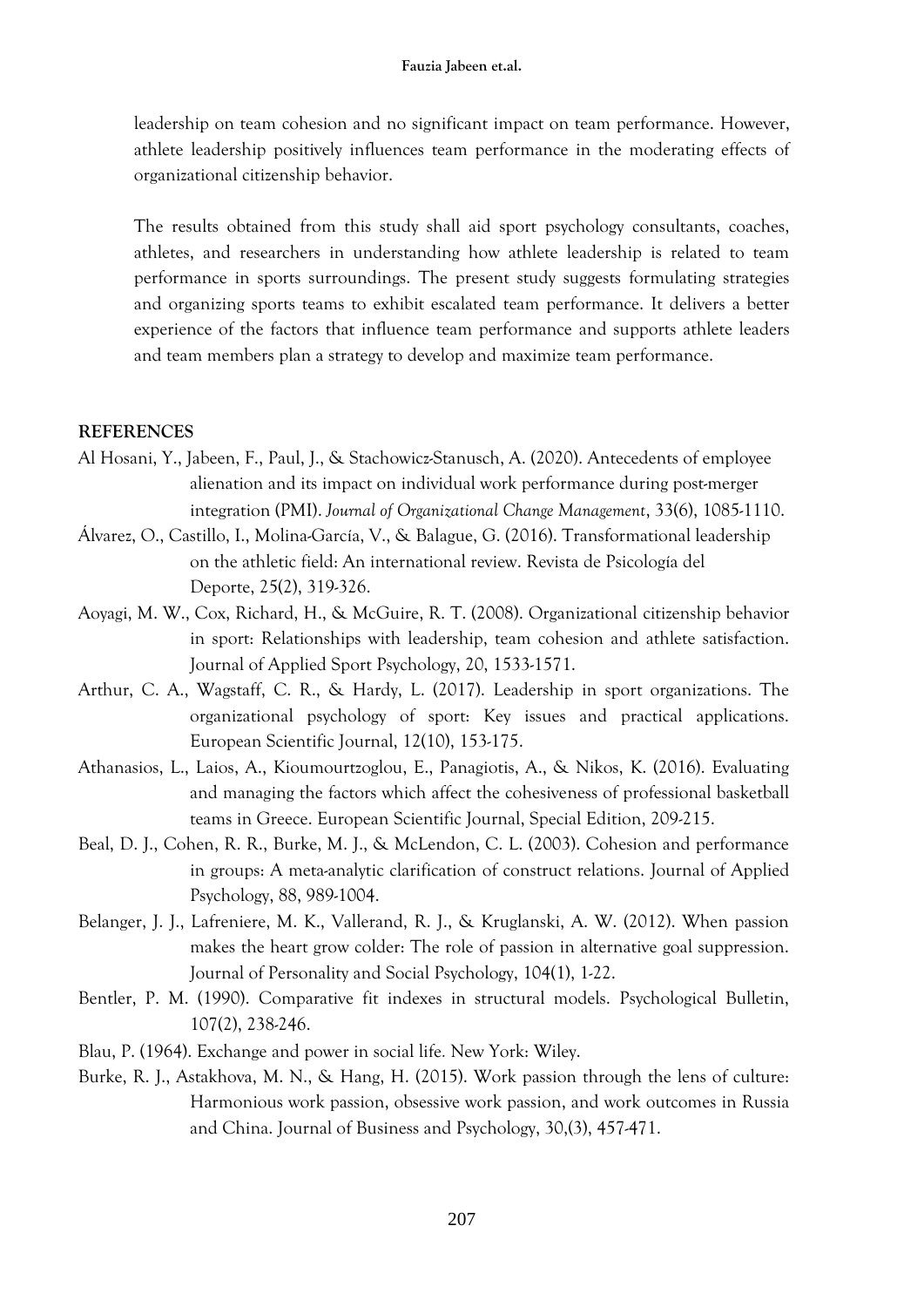- Bravo, R., Catalán, S., & Pina, J. M. (2019). Analysing teamwork in higher education: An empirical study on the antecedents and consequences of team cohesiveness. Studies in Higher Education, 44(7), 1153-1165.
- Callow, N., Smith, M. J., Hardy, L., Arthur, C. A., & Hardy, J. (2009). Measurement of transformational leadership and its relationship with team cohesion and performance level. Journal of Applied Sport Psychology, 21(4), 395-412.
- Carron, A. V. (1982). Cohesiveness in sport groups: Interpretations and considerations. Journal of Sport Psychology, 4(2), 123-138.
- Carron, A. V., Brawley, L. R., & Widmeyer, W. N. (1998). Measurement of cohesion in sport and exercise. In Duda, J. L. (Ed.), Advances in sport and exercise psychology measurement (pp. 213-226). Morgantown: Fitness Information Technology.
- Carron, A. V., Bray, S. R., & Eys, M. A. (2002). Team cohesion and team success in sport. Journal of Sports Sciences, 20(2), 119-126.
- Carron, A. V., Colman, M. M., Wheeler, J., & Stevens, D. (2002). Cohesion and performance in sport: A meta-analysis. Journal of Sport & Exercise Psychology, 24(2), 168-188.
- Chelladurai, P. ( 1980). Dimensions of leader behavior in sports: Development of a leadership scale. Journal of Sport Psychology, 2(1), 34-45.
- Chelladurai, P. (2007). Leadership in sports. In G. Tenenbaum, and R. C. Eklund (Eds.), Handbook of sport psychology ( $3^{rd}$ Ed.) (pp. 113-135). New York: John Wiley and Sons.
- Cohen, A. (2003). Multiple commitments in the workplace: An integrative approach. New Jersey: Lawrence Erlbaum Associates.
- [Cohen,](https://www.emerald.com/insight/search?q=Aaron%20Cohen) A., Tura, E., & Vashdi, D. (2012). The relationship between social exchange variables, OCB, and performance: What happens when you consider group characteristics? [Personnel Review,](https://www.emerald.com/insight/publication/issn/0048-3486) 4(6), 705-731.
- Cotterill, S. T., & Fransen. K. (2016). Athlete leadership in sport teams: Current understanding and future directions. International Review of Sport and Exercise Psychology, 9(1), 116-133.
- Cotterill, S. (2013). Team psychology in sports: Theory and practice. Abingdon: Routledge.
- Cotterill, S. T., & Fransen, K. (2016). Athlete leadership in sport teams: Current understanding and future directions. International Review of Sport and Exercise Psychology, 9(1), 116-133.
- Darvin, L., Pegoraro, A., & Berri, D. (2018). Are men better leaders? An investigation of head coaches' gender and individual players' performance in amateur and professional women's basketball. Sex Roles, 78(7-8), 455-466.
- Davis, L., Appleby, R., Davis, P., Wetherell, M., & Gustafsson, H. (2018). The role of coachathlete relationship quality in team sport athletes' psychophysiological exhaustion: Implications for physical and cognitive performance. Journal of Sports Sciences, 36(17), 1985-1192.
- Eys, M. A., & Brawley, L. R. (2018). Reflections on cohesion research with sport and exercise groups. Social and Personality Psychology Compass, 12(1), 1-15.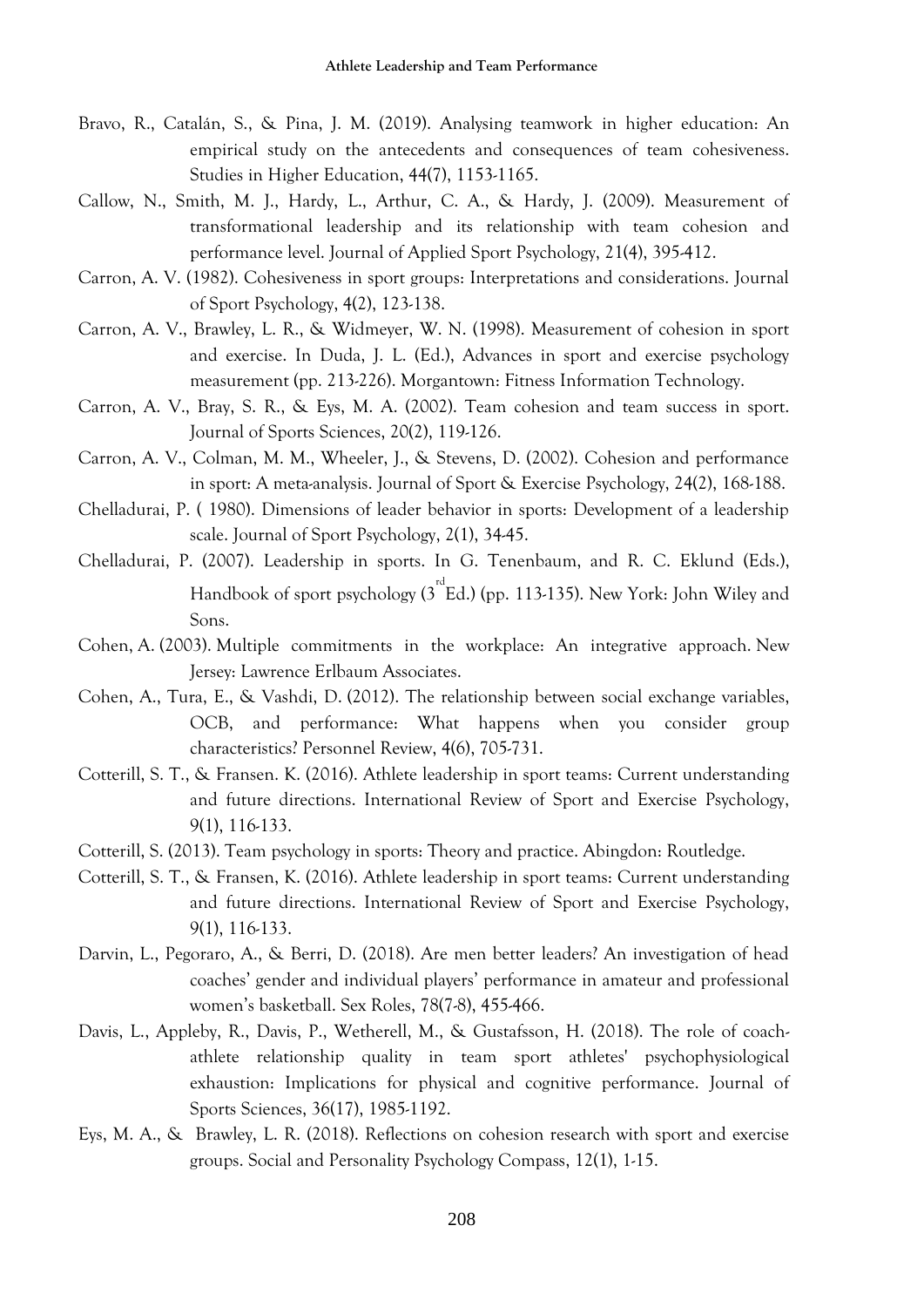- Ferrar, P. H. (2018). Building High Performing Coach-Athlete Relationships: The USOC's National Team Coach Leadership Education Program (CLEP). International Sport Coaching Journal, 5(1), 60-70.
- Flanagan, E. (2019). Transformational Leadership Theory and the Characteristics of Holistic Coaching in Sports. Open Access Master's Theses. Paper 1471.
- Fletcher, D., & Streeter, A. (2016). A case study analysis of a high performance environment in elite swimming. Journal of Change Management, 16(2), 123-141.
- Forest, J., Mageau, G. A., Sarrazin, C., & Morin, E. M. (2011). "Work is my passion": The different affective, behavioral, and cognitive consequences of harmonious and obsessive passion toward work. Canadian Journal of Administrative Sciences, 28(1), 27-40.
- Fransen, K. L. (2017). The Influence of Economic Inequality on Wealth-Categorization and Stereotyping View project Team confidence in sports teams View project Is perceived athlete leadership quality related to team effectiveness? A comparison of three professional sports teams. Journal of Science and Medicine in Sport, 20, 800-806.
- Fransen, K., Haslam, S. A., Mallett, C. J. K., Peters, K., & Boen, F. (2017). Is perceived athlete leadership quality related to team effectiveness? A comparison of three professional sports teams. Journal of Science and Medicine in Sports, 20(9), 953- 963.
- Fransen, K. Vanbeselaere, N., De Cuyper, B., Vande Broek, G., & Boen, F. (2014). The myth of the team captain as principal leader: Extending the athlete leadership classification within sport teams. Journal of Sports Sciences, 32, 1389-1397.
- Fransen, K., Haslam, S. A., Steffens, N. K., Vanbeselaere, N., De Cuyper, B., & Boen, F. (2014). Believing in us: Exploring leaders' capacity to enhance team confidence and performance by building a sense of shared social identity. Journal of Experimental Psychology: Applied, 21(1), 89-100.
- Gardner, D. E., Shields, D. L. L., Bredemeier, B. J. L., & Bostro, A. (1996). The relationship between perceived coaching behaviors and team cohesion among baseball and softball players. The Sport Psychologist, 10(4), 367-381.
- Glenn, S. D., & Horn, T. S. (1993). Psychological and personal predictors of leadership behavior in female soccer athletes. Journal of Applied Sport Psychology, 5(1), 17-34.
- Gomes, A. R. (2014). Transformational leadership: Theory, research, and application to sports. In C. Mohiyeddini (Ed.), Contemporary topics and trends in the psychology of sports (pp. 53-114). New York: Nova Science Publishers.
- Gorgulu, R. (2019). Transformational leadership inspired extra effort: The mediating role of individual consideration of the coach-athlete relationship in college basketball players. Universal Journal of Educational Research, 7(1), 157-163.
- Güllü, S. (2018). The effect of the coach-athlete relationship on passion for sports: the case of male handball players in super league. Journal of Education and Training Studies, 7(1), 38-47.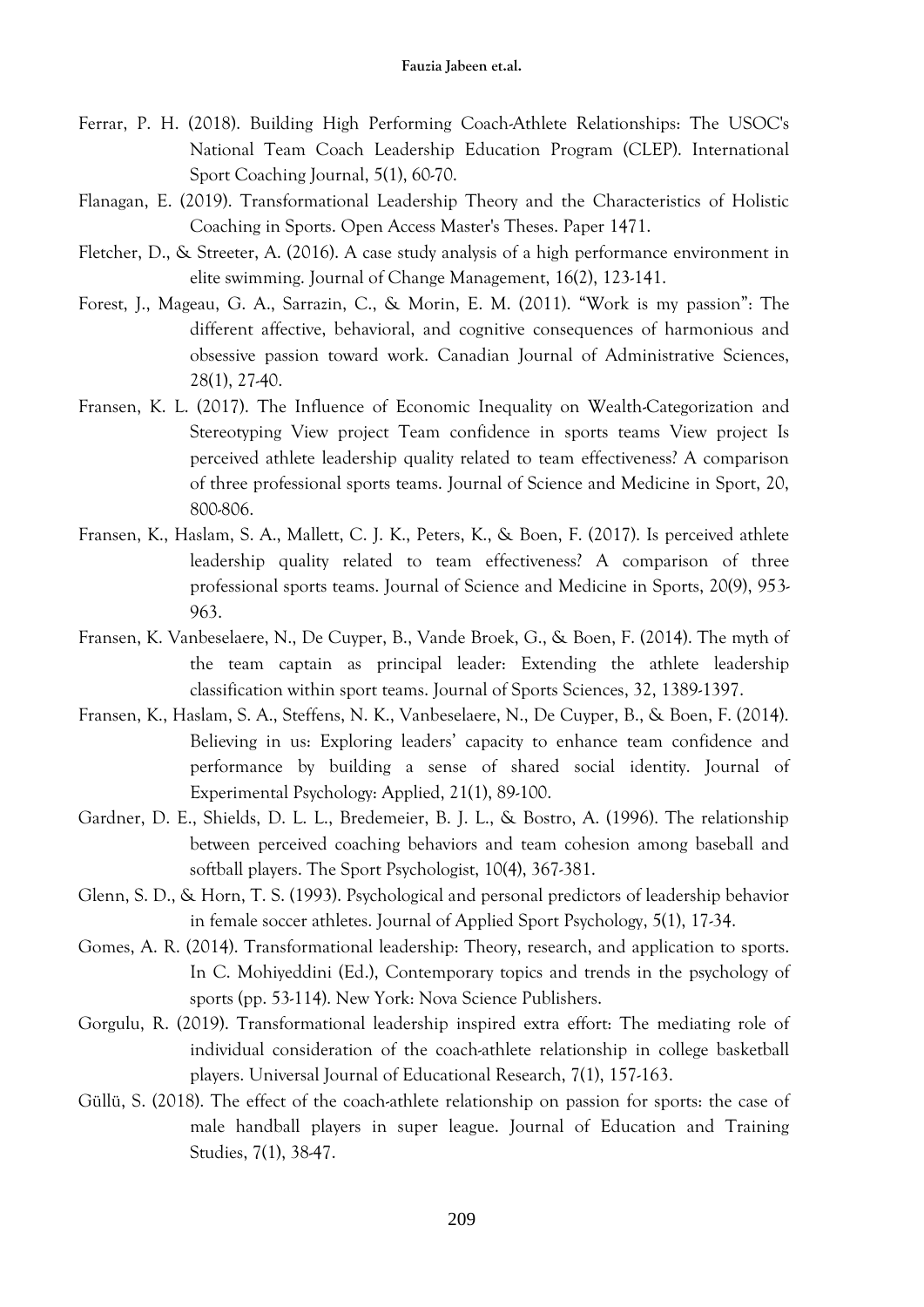- Gullu, S., Kesken, B., Ates, O., & Hanbay, E. (2020). Coach-athlete relationship and sport passion in individual sports. [Acta Kinesiologica,](https://www.cabdirect.org/cabdirect/search/?q=do%3a%22Acta+Kinesiologica%22) 14(1), 9-15.
- Haworth, C. L., & Levy, P. E. (2001). The importance of instrumentality beliefs in the prediction of organizational citizenship behaviors. Journal of Vocational Behavior, 59, 64-75.
- Holt, N. L., & Sparks, A. C. (2001). An ethnographic study of cohesiveness in a college soccer team over a season. The Sport Psychologist, 15, 237-259.
- Hui, C., Lam, S. K., & Law, K. S. (2000). Instrumental values of organizational citizenship behavior for promotion: A quasi-field experiment. Journal of Applied Psychology, 85, 822-828.
- Hui, C., Lee, C., & Rousseau, D. M. (2004). Psychological contract and organizational citizenship behavior in China: Investigating generalizability and instrumentality. Journal of Applied Psychology, 89, 311-321.
- Gielnik, M. M., Spitzmuller, M., Schmitt, A., Klemann, D. K., & Frese, M. (2015). I put in effort, therefore I am passionate: Investigating the path from effort to passion in entrepreneurship. Academy of Management Journal, 58(4), 1012-1031.
- Hofmann, D. A., Morgeson, F. P., & Gerras, S. J. (2003). Climate as a moderator of the relationship between leader-member exchange and content specific citizenship: Safety climate as an exemplar. Journal of Applied Psychology, 88, 170-178.
- [Jabeen, F.,](https://www.emerald.com/insight/search?q=Fauzia%20Jabeen) [Behery, M.,](https://www.emerald.com/insight/search?q=Mohamed%20Behery) [&Abu Elanain, H.](https://www.emerald.com/insight/search?q=Hossam%20Abu%20Elanain) (2015). Examining the relationship between the psychological contract and organisational commitment: The mediating effect of transactional leadership in the UAE context. *[International Journal of Organizational](https://www.emerald.com/insight/publication/issn/1934-8835)  [Analysis](https://www.emerald.com/insight/publication/issn/1934-8835)*, 23(1),102-122.
- Jenster, N. P., & Steiler, D. (2011). Turning up the volume in inter-personal leadership: Motivating and building cohesive virtual teams during times of economic crisis. In W.H. Mobley, M. Li, Y. Wang (eds.) Advances in Global Leadership (pp. 267- 297). United Kingdom: Emerald.
- Jia, Z. R., & Hu, T. (2018). A study of effects of supervisor-subordinate guanxi on organizational commitment and organizational citizenship behavior and perceived organizational support in ecology sport-case on coach-athlete. Ekoloji, 27(106), 1077-1085.
- Kao, S. F., & Tsai, C. Y. (2016). Transformational leadership and athlete satisfaction: The mediating role of coaching competency. Journal of Applied Sport Psychology, 28(4), 469-482.
- Katz, D., & Kahn, R. L. (1966). The social psychology of organizations. New York: Wiley.
- Lafrenière, M. A., Jowett, S., Vallerand, R. J., & Carbonneau, N. (2011). Passion for coaching and the quality of the coach-athlete relationship: The mediating role of coaching behaviors. Psychology of Sport and Exercise, 12(2), 144-152.
- LePine, J. A., Piccolo, R. F., Jackson, C. L., Mathieu, J. E., & Saul, J. R. (2008). A meta-analysis of teamwork processes: Tests of a multidimensional model and relationships with team effectiveness criteria. Personnel Psychology, 61(2), 273-307.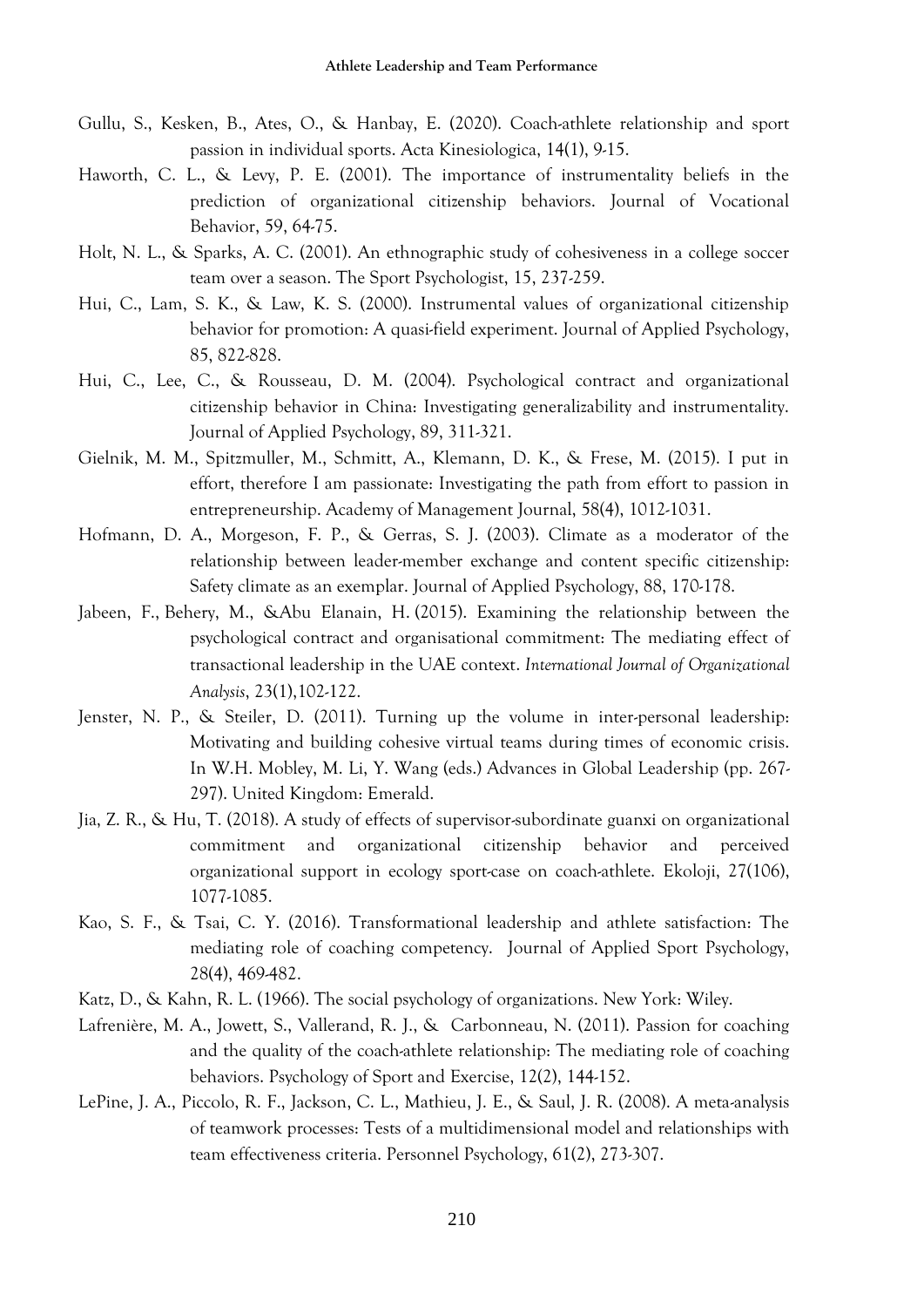- Lott, A. J., & Lott, B. E. (1965). Group cohesiveness as interpersonal attraction: A review of relationships with antecedent and consequent variables. Psychological Bulletin, 64, 259-309.
- Loughead, T. M., & Hardy, J. (2005). An examination of coach and peer leader behaviors in sport. Psychology of Sport and Exercise, 6, 303-312.
- Loughead, T. M., Hardy, J., & Eys, M. A. (2006). The nature of athlete leadership. Journal of Sport Behavior, 29(2), 142-158.
- Loughead, T. M. (2017). Athlete leadership: A review of the theoretical, measurement, and empirical literature. Current Opinion in Psychology, 16, 58-61.
- Loughead, T. M., Fransen, K., Van P. S., Hoffman, M. D., Cuyper, B. D., Vanbeselaere, N., & Boen, F. (2010). An examination of the relationship between athlete leadership and cohesion using social network analysis. Journal of Sports Sciences, 34(21), 2063-2073.
- Ly, A., Marsman, M., & Wagenmakers , E. J. (2018). Analytic posteriors for pearson's correlation coefficient. Statistica Neerlandica, 72(1), 4-13.
- MacKenzie, S. B., Podsakoff, P. M., & Fetter, R. (1991). Organisational citizenship behavior and objective productivity as determinants of managerial evaluations of salespersons' performance. Organisational Behavior and Human Decision Processes, 50, 123-150.
- MacKenzie, S. B., Podsakoff, P. M., & Fetter, R. (1993). The impact of organisational citizenship behavior on evaluations of salesperson performance. Journal of Marketing, 57, 70–80.
- Marsh, H. W., Vallerand, R. J., Lafrenière, M. K., Parker, P., Morin, A. J., Carbonneau, N., & Abduljabbar, A.S. (2013). Passion: does one scale fit all? Construct validity of two-factor passion scale and psychometric invariance over different activities and languages. Psychological Assessment, 25(3), 796-809.
- McLaren, C. D., & Spink, K. S. (2018). Team member communication and perceived cohesion in youth soccer. Communication & Sport, 18(12), 111-125.
- Megheirkouni, M. (2017). Leadership competencies: qualitative insight into non-profit sport organisations. International Journal of Public Leadership, 13(3), 166-181.
- Morgan, P. B. C., Fletcher, D., & Sarkar, M. (2013). Defining and characterizing team resilience in elite sport. Psychology of Sport and Exercise, 14(4), 549-559.
- Morrison, E. W. (1994). Role definitions and organizational citizenship behavior: The importance of the employee's perspective. Academy of Management Journal, 37, 1543-1567.
- Newby, A., Gardner, S. T., & Wolf, A. (2018). Using communal inquiry as a way of increasing group cohesion in soccer teams. Analytic Teaching and Philosophical Praxis, 39(1), 34-45.
- O'Boyle, I., Murray, D., & Cummins, P. (2015). Leadership in sport. London: Routledge.
- Organ, D. W. (1988). Organisational citizenship behavior: The good soldier syndrome. Lexington: Lexington Books.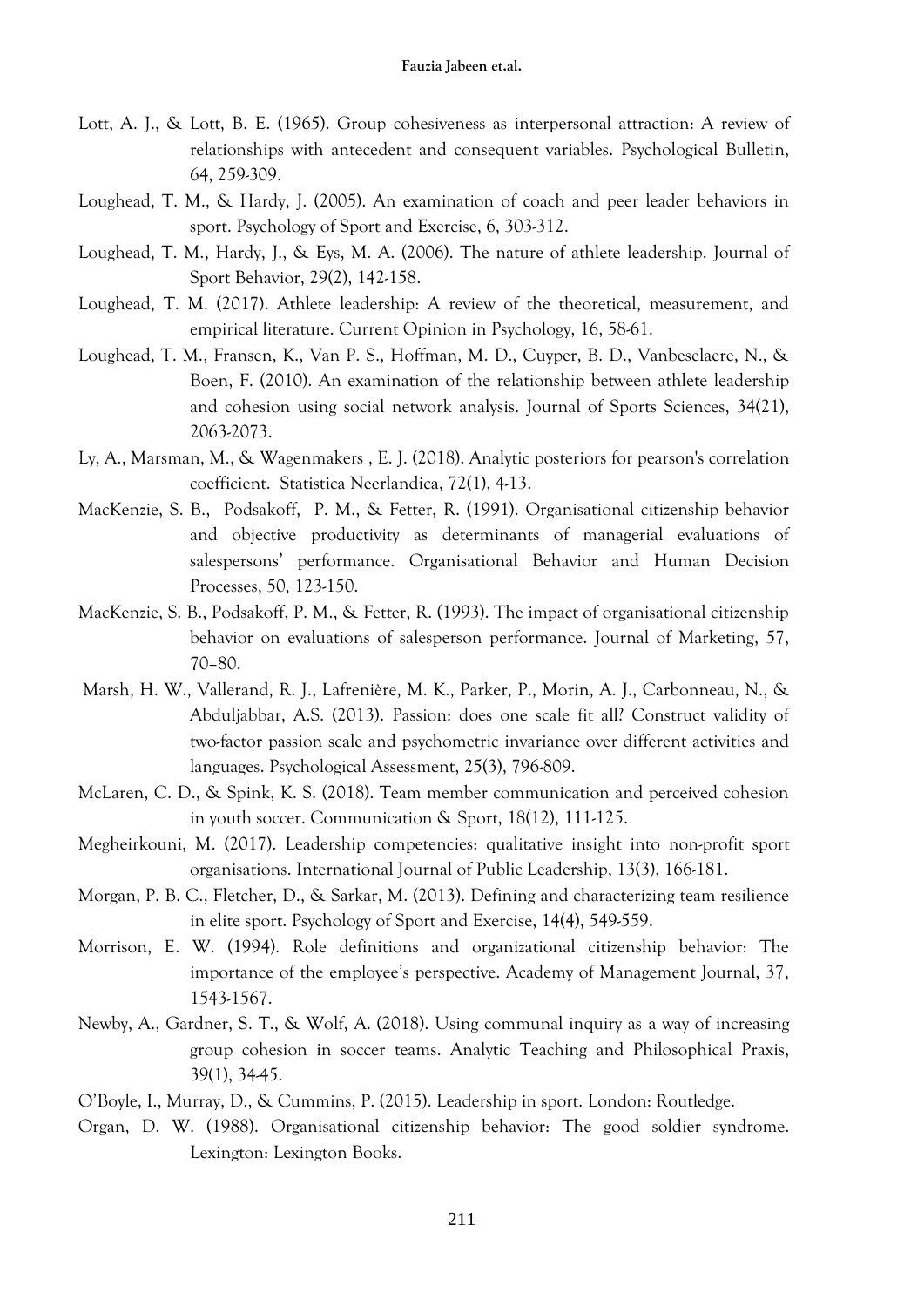- Organ, D. W., Podsakoff, P. M., & MacKenzie, S. B. (2006). Organisational citizenship behavior: Its nature, antecedents, and consequences. Beverly Hills: Sage Publications.
- Paradis, K. F., & Loughead, T. M. (2012). Examining the mediating role of cohesion between athlete leadership and athlete satisfaction in youth sport. International Journal of Sport Psychology, 43, 117-136.
- Peachey, J. W., Damon, Z., & Burton, L. J. (2015). Forty years of leadership research in sports management: A review, synthesis and conceptual framework. Journal of Sports Management, 29(5), 570-587.
- Peterson, R. A. (2013). On the relationship between coefficient alpha and composite reliability. Journal of Applied Psychology, 98(1), 194-198.
- Podsakoff, P. M., Ahearne, M., & MacKenzie, S. B. (1997). Organisational citizenship behavior and the quantity and quality of workgroup performance. Journal of Applied Psychology, 82, 262-270.
- Podsakoff, P. M., & MacKenzie, S. B. (1994). Organisational citizenship behavior and sales unit effectiveness. Journal of Marketing Research, 31, 351-363.
- Podsakoff, P. M., MacKenzie, S. B., Moorman, R. H., & Fetter, R. (1990). Transformational leader behaviors and their effects on followers' trust in leader, satisfaction, and organizational citizenship behaviors. The Leadership Quarterly, 1(2), 107-142.
- Prapavessis, H., & Carron, A. V. (1997). Sacrifice, cohesion, and conformity to norms in sport teams. Group Dynamics: Theory, Research, and Practice, 1(3), 231-240.
- Price, M. S., & Weiss, M. R. (2013). Relationships among coach leadership, peer leadership, and adolescent athletes' psychosocial and team outcomes: A test of transformational leadership theory. Journal of Applied Sport Psychology, 25(2), 265-279.
- Raykov, T. (1998). Coefficient alpha and composite reliability with interrelated nonhomogeneous items. Applied Psychological Measurement, 22(4), 375-385.
- Raziq, M. M., Borini, F. M., Malik, O. F., & Shabaz, M. (2018). Leadership styles, goal clarity, and project success: Evidence from project-based organizations in Pakistan. Leadership and Organization Development Journal, 39(2), 309-323.
- Schober, P. B. (2018). Correlation coefficients: Appropriate use and interpretation. Anesthesia & Analgesia, 126(5), 1763-1768.
- Senecal, J., Loughead, T. M., & Bloom, G. A. (2007). A season-long team-building intervention: Examining the effect of team goal setting on cohesion. Journal of Sport & Exercise Psychology, 30(2), 186-199.
- Shevlin, M. M. (1998). Effects of sample size, model specification and factor loadings on the GFI in confirmatory factor analysis. Personality and Individual differences, 25(1), 85- 90.
- Sigalet, E. P., Donnon, T. P., Cheng, A. M., Cooke, S. M., Robinson, T., Bissett, W., & Grant, V. M. (2013). Development of a team performance scale to assess undergraduate health professionals. Academic Medicine, 88(7), 989-996.
- Steiger, J., & Lind, J. (1980). Statistically based tests for the number of common factors. Paper presented at the annual meeting of the Psychometric Society, Iowa City, IA.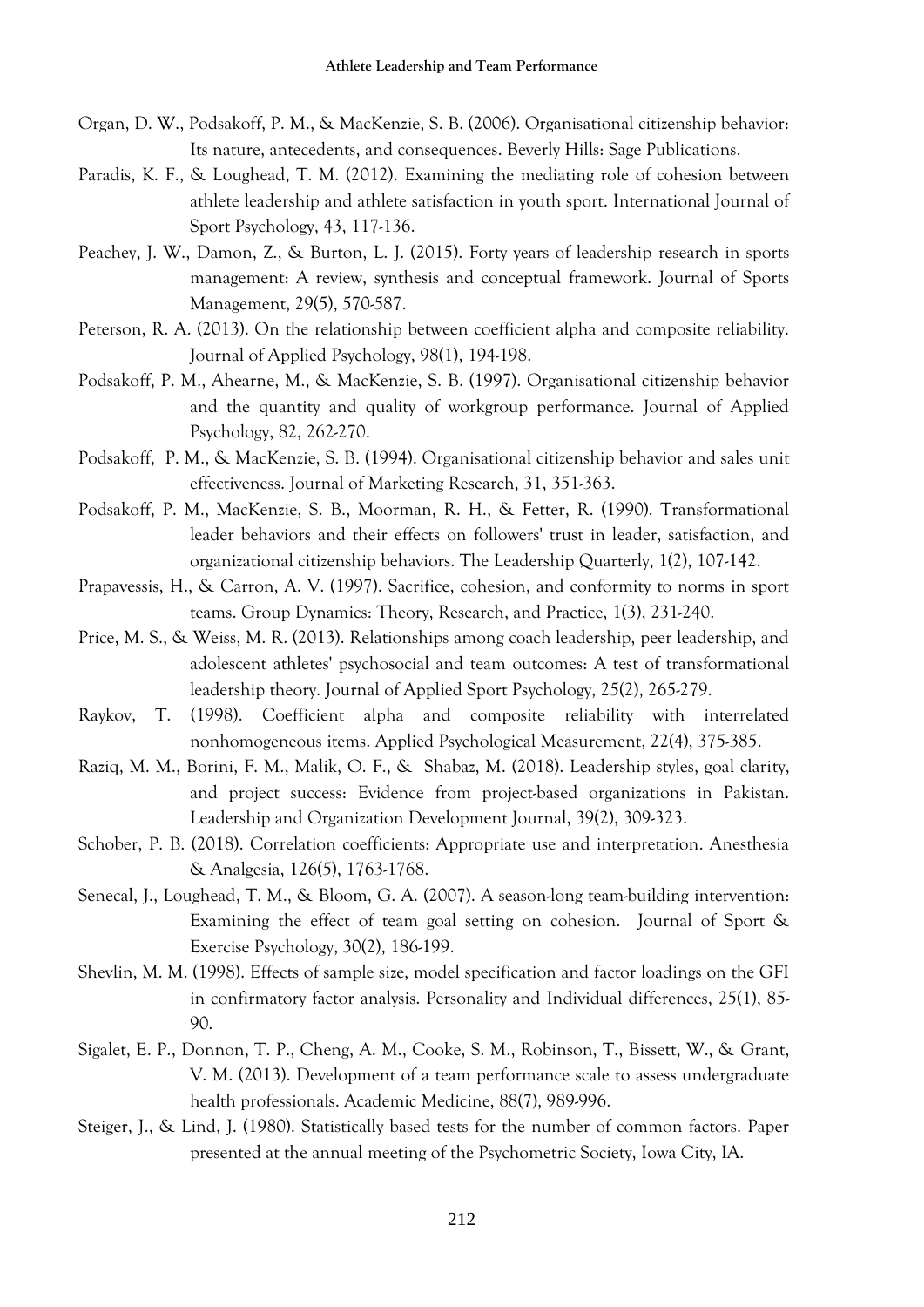- Sullivan, P., & Feltz, D. L. (2003). The preliminary development of the scale for effective communication in team sports (SECTS). Journal of Applied Social Psychology, 33(8), 1693-1715.
- Sverdlik, A., Vallerand, R., St-Louis, A., Tion, M. S., & Porlier, G. (2019). Making the final shot: The role of passion and integrated temporal positivity in last-second sport performance. Journal of Sport and Exercise Psychology, 41, 356-367.
- Swanson, S., & Kent, A. (2017). Passion and pride in professional sports: Investigating the role of workplace emotion. Sport Management Review, 20(4), 352-364.
- Tepper, B., Lockhart, D., & Hoobler, J. (2001). Justice, citizenship, and role definition effects. Journal of Applied Psychology, 86, 789-796.
- Trepanier, S. G., Fernet, C., Austin, S., Forest, J., & Vallerand, R. J. (2014). Linking job demands and resources to burnout and work engagement: Does passion underlie these differential relationships? Motivation and Emotion, 38(3), 353-366.
- Tucker, L. R., & Lewis, C. (1973). A reliability coefficient for maximum likelihood factor analysis. Psychometrika, 38, 1-10.
- Ullah, F., Wu, Y., Mehmood, K., Jabeen, F., Iftikhar, Y., Acevedo-Duque, Á., & Kwan, H. K. (2021). Impact of spectators' perceptions of corporate social responsibility on regional attachment in sports: Three-wave indirect effects of spectators' pride and team identification. *Sustainability*, *13*(2), 597.
- Vallerand, R. J. (2010). On passion for life activities: The dualistic model of passion. In M. P. Zanna (Ed.), Advances in experimental psychology, 42, 97-193.
- Vallerand, R. J., Blanchard, C., Mageau, G. A., Koestner, R., Ratelle, C., Leonard, M., Gagne, M., & Marsolais, J. (2003). Les passions de l'ame: On obsessive and harmonious passion. Journal of Personality and Social Psychology, 85(4), 756-767.
- Vallerand, R. J., & Houlfort, N. (2003). Passion at work: Toward a new conceptualisation. In D. Skarlicki, S. Gilliland, & D. Steiner (Eds.), Research in Social Issues in Management (pp. 175–204). Greenwich: Information Age Publishing Inc.
- Vallerand, R. J., Ntoumanis, N., Philippe, F. L., Lavigne, G. L., Carbonneau, N., Bonneville, A., & Maliha, G. (2008). On passion and sports fans: A look at football. Journal of Sports Sciences, 26(12), 1279-1293.
- Vallerand, R. J., Paquet, V., Philippe, F. L., & Charest, J. (2010). On the role of passion for work in burnout: A process model. Journal of Personality, 78(1), 289-312.
- Vella, S. A., Oades, L.G., & Crowe, T. P. (2013). The relationship between coach leadership, the coach-athlete relationship, team success, and the positive developmental experiences of adolescent soccer players. Physical Education and Sport Pedagogy, 18(5), 549-561.
- Verner-Filion, J., Vallerand, R. J,. Amiot, C. E., & Mocanu, I. (2017). The two roads from passion to sport performance and psychological well-being: The mediating role of need satisfaction, deliberate practice, and achievement goals. Psychology of Sport and Exercise, 30, 19-29.
- Vincer, D. J., & Loughead, T. M. (2010). The relationship among athlete leadership behaviors and cohesion in team sports. The Sport Psychologist, 24(4), 448-467.